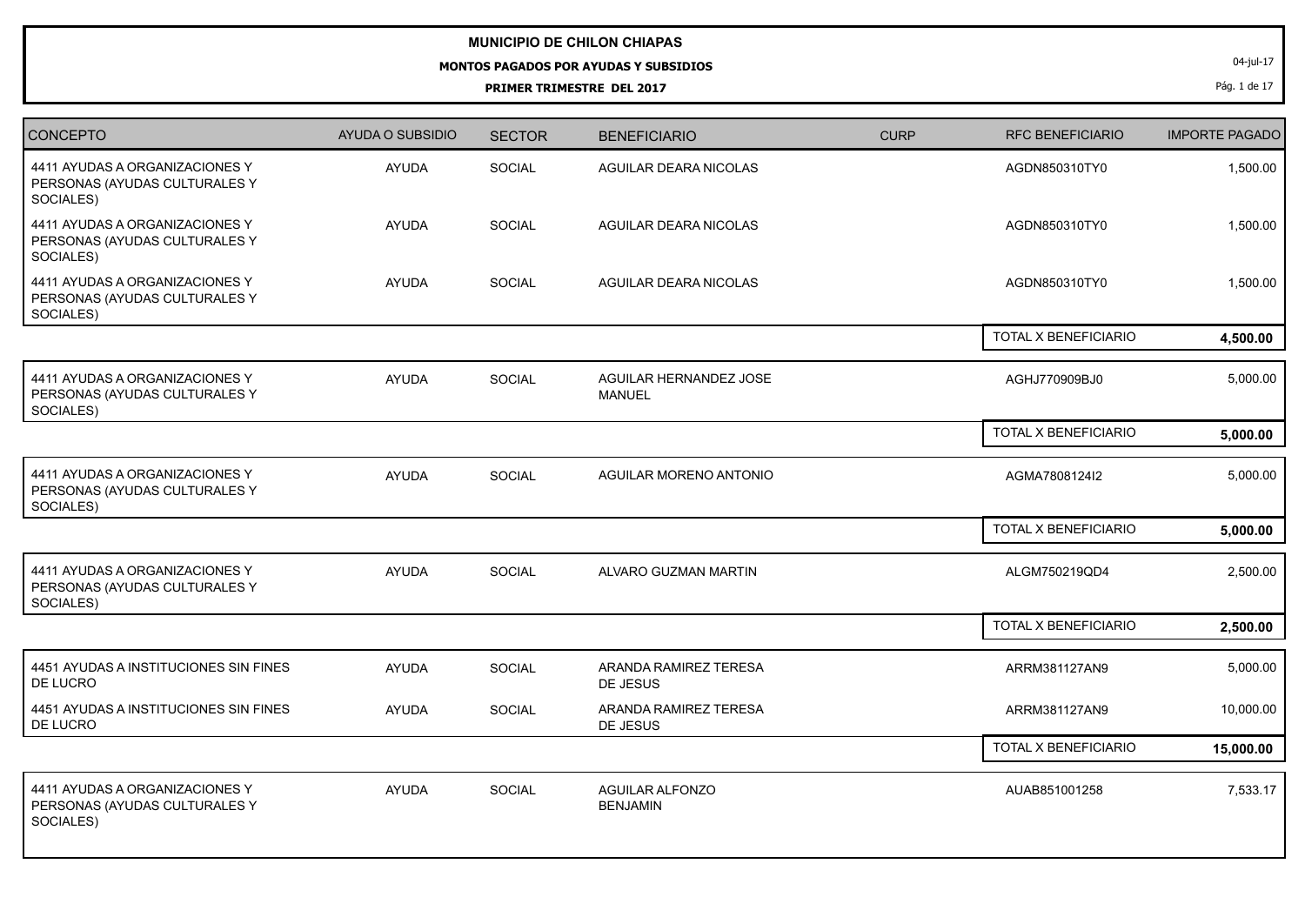| <b>CONCEPTO</b>                                                              | AYUDA O SUBSIDIO | <b>SECTOR</b> | <b>BENEFICIARIO</b>                       | <b>CURP</b> | <b>RFC BENEFICIARIO</b> | <b>IMPORTE PAGADO</b> |
|------------------------------------------------------------------------------|------------------|---------------|-------------------------------------------|-------------|-------------------------|-----------------------|
|                                                                              |                  |               |                                           |             | TOTAL X BENEFICIARIO    | 7,533.17              |
| 4411 AYUDAS A ORGANIZACIONES Y<br>PERSONAS (AYUDAS CULTURALES Y<br>SOCIALES) | <b>AYUDA</b>     | SOCIAL        | AGUILAR DEMEZA ALFREDO<br>SEBASTIAN       |             | AUDA800504SG8           | 3,000.00              |
|                                                                              |                  |               |                                           |             | TOTAL X BENEFICIARIO    | 3,000.00              |
| 4411 AYUDAS A ORGANIZACIONES Y<br>PERSONAS (AYUDAS CULTURALES Y<br>SOCIALES) | AYUDA            | <b>SOCIAL</b> | AGUILAR MEJIA JOSE<br><b>ALFREDO</b>      |             | AUMA940508LP0           | 36,000.00             |
|                                                                              |                  |               |                                           |             | TOTAL X BENEFICIARIO    | 36,000.00             |
| 4411 AYUDAS A ORGANIZACIONES Y<br>PERSONAS (AYUDAS CULTURALES Y<br>SOCIALES) | <b>AYUDA</b>     | SOCIAL        | AGUILAR VAZQUEZ MARTHA<br><b>VIRGINIA</b> |             | AUVV791014FC2           | 30,000.00             |
|                                                                              |                  |               |                                           |             | TOTAL X BENEFICIARIO    | 30,000.00             |
| 4411 AYUDAS A ORGANIZACIONES Y<br>PERSONAS (AYUDAS CULTURALES Y<br>SOCIALES) | <b>AYUDA</b>     | SOCIAL        | BERMUDEZ AREVALO<br><b>GENARO</b>         |             | BEAG410911471           | 170,000.00            |
|                                                                              |                  |               |                                           |             | TOTAL X BENEFICIARIO    | 170,000.00            |
| 4451 AYUDAS A INSTITUCIONES SIN FINES<br>DE LUCRO                            | <b>AYUDA</b>     | <b>SOCIAL</b> | BELTRAN SANCHEZ DULCE<br><b>MARIA</b>     |             | BESD630613LR2           | 7,000.00              |
| 4451 AYUDAS A INSTITUCIONES SIN FINES<br>DE LUCRO                            | AYUDA            | SOCIAL        | BELTRAN SANCHEZ DULCE<br><b>MARIA</b>     |             | BESD630613LR2           | 14,000.00             |
|                                                                              |                  |               |                                           |             | TOTAL X BENEFICIARIO    | 21,000.00             |
| 4411 AYUDAS A ORGANIZACIONES Y<br>PERSONAS (AYUDAS CULTURALES Y<br>SOCIALES) | <b>AYUDA</b>     | SOCIAL        | <b>BONILLA ORTEGA SAUL</b>                |             | BOOS740207QN6           | 3,000.00              |
|                                                                              |                  |               |                                           |             | TOTAL X BENEFICIARIO    | 3,000.00              |
| 4411 AYUDAS A ORGANIZACIONES Y<br>PERSONAS (AYUDAS CULTURALES Y<br>SOCIALES) | AYUDA            | <b>SOCIAL</b> | CAÑAS RICO ARMIN                          |             | CARA8910176E0           | 6,000.00              |
|                                                                              |                  |               |                                           |             | TOTAL X BENEFICIARIO    | 6,000.00              |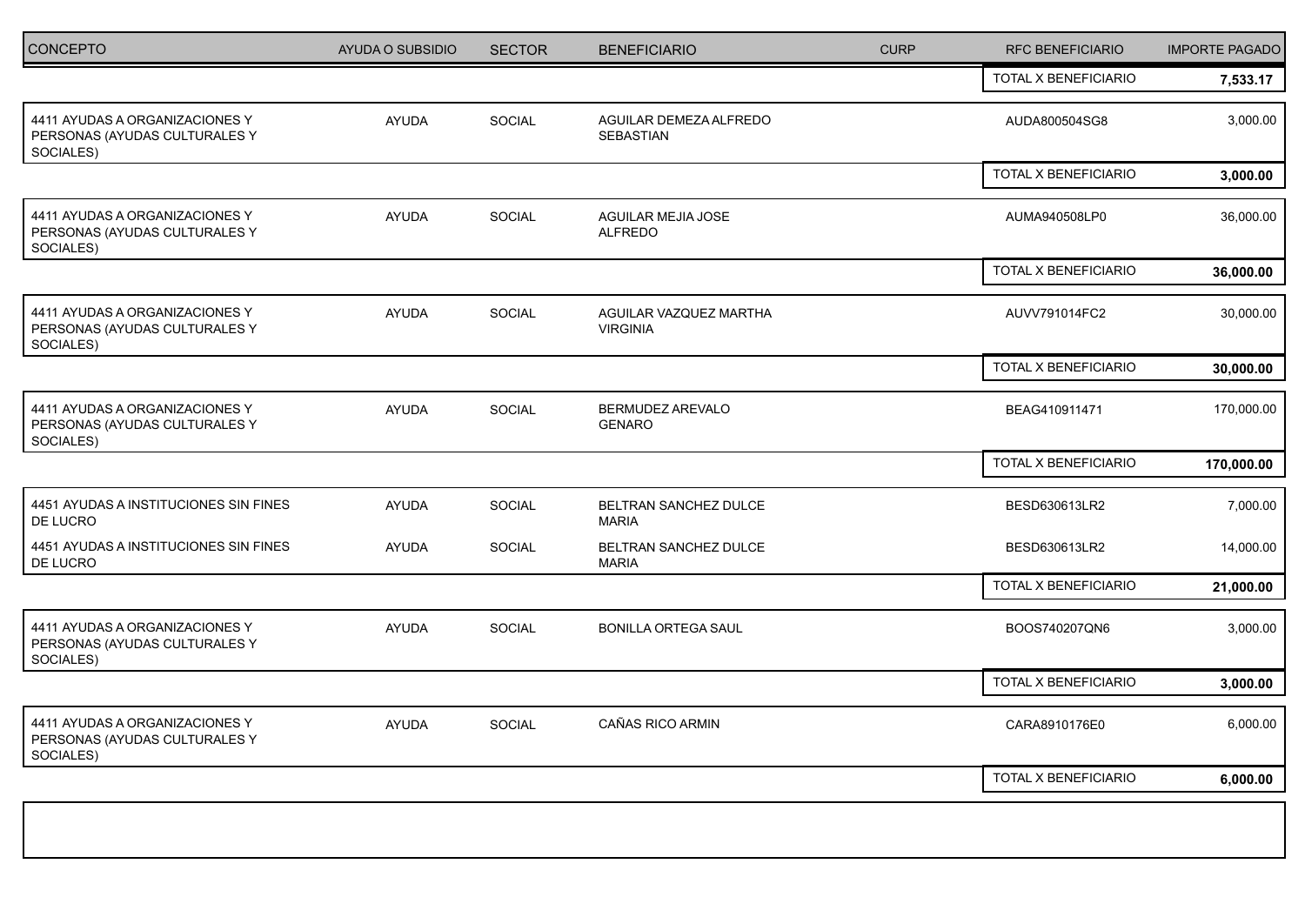| <b>CONCEPTO</b>                                                              | AYUDA O SUBSIDIO | <b>SECTOR</b> | <b>BENEFICIARIO</b>                               | <b>CURP</b> | <b>RFC BENEFICIARIO</b> | <b>IMPORTE PAGADO</b> |
|------------------------------------------------------------------------------|------------------|---------------|---------------------------------------------------|-------------|-------------------------|-----------------------|
| 4411 AYUDAS A ORGANIZACIONES Y<br>PERSONAS (AYUDAS CULTURALES Y<br>SOCIALES) | <b>AYUDA</b>     | SOCIAL        | <b>COMERCIALIZADORA</b><br>MANMATREC S.A. DE C.V. |             | CMA141229HI1            | 197,181.00            |
| 4411 AYUDAS A ORGANIZACIONES Y<br>PERSONAS (AYUDAS CULTURALES Y<br>SOCIALES) | <b>AYUDA</b>     | SOCIAL        | <b>COMERCIALIZADORA</b><br>MANMATREC S.A. DE C.V. |             | CMA141229HI1            | 98,591.00             |
|                                                                              |                  |               |                                                   |             | TOTAL X BENEFICIARIO    | 295,772.00            |
| 4411 AYUDAS A ORGANIZACIONES Y<br>PERSONAS (AYUDAS CULTURALES Y<br>SOCIALES) | <b>AYUDA</b>     | SOCIAL        | CONSTANTINO SANCHEZ<br><b>ALFONSO</b>             |             | COSA631112FE4           | 4,000.00              |
|                                                                              |                  |               |                                                   |             | TOTAL X BENEFICIARIO    | 4,000.00              |
| 4411 AYUDAS A ORGANIZACIONES Y<br>PERSONAS (AYUDAS CULTURALES Y<br>SOCIALES) | <b>AYUDA</b>     | SOCIAL        | CRUZ CRUZ ALEJANDRO                               |             | CRCA801021Q47           | 4,000.00              |
|                                                                              |                  |               |                                                   |             | TOTAL X BENEFICIARIO    | 4,000.00              |
| 4411 AYUDAS A ORGANIZACIONES Y<br>PERSONAS (AYUDAS CULTURALES Y<br>SOCIALES) | <b>AYUDA</b>     | SOCIAL        | <b>COMERCIALIZADORA</b><br>TRASMER, S.A. DE C.V.  |             | CTR150128EZ6            | 478,627.60            |
|                                                                              |                  |               |                                                   |             | TOTAL X BENEFICIARIO    | 478,627.60            |
| 4411 AYUDAS A ORGANIZACIONES Y<br>PERSONAS (AYUDAS CULTURALES Y<br>SOCIALES) | <b>AYUDA</b>     | SOCIAL        | <b>COMERCIALIZADORA</b><br>YAJALON, S.A. DE C.V.  |             | CYA000901QS2            | 1,855.00              |
| 4411 AYUDAS A ORGANIZACIONES Y<br>PERSONAS (AYUDAS CULTURALES Y<br>SOCIALES) | <b>AYUDA</b>     | SOCIAL        | <b>COMERCIALIZADORA</b><br>YAJALON, S.A. DE C.V.  |             | CYA000901QS2            | 239,155.00            |
|                                                                              |                  |               |                                                   |             | TOTAL X BENEFICIARIO    | 241,010.00            |
| 4451 AYUDAS A INSTITUCIONES SIN FINES<br>DE LUCRO                            | <b>AYUDA</b>     | SOCIAL        | DE LA CRUZ GUTIERREZ<br><b>CINDY YANIRA</b>       |             | DEGC1111116S0           | 4,500.00              |
| 4451 AYUDAS A INSTITUCIONES SIN FINES<br>DE LUCRO                            | AYUDA            | <b>SOCIAL</b> | DE LA CRUZ GUTIERREZ<br><b>CINDY YANIRA</b>       |             | DEGC1111116S0           | 9,000.00              |
|                                                                              |                  |               |                                                   |             | TOTAL X BENEFICIARIO    | 13,500.00             |
| 4411 AYUDAS A ORGANIZACIONES Y<br>PERSONAS (AYUDAS CULTURALES Y<br>SOCIALES) | AYUDA            | SOCIAL        | DEARA DE MEZA JUAN                                |             | DEMJ5708251Q7           | 12,000.00             |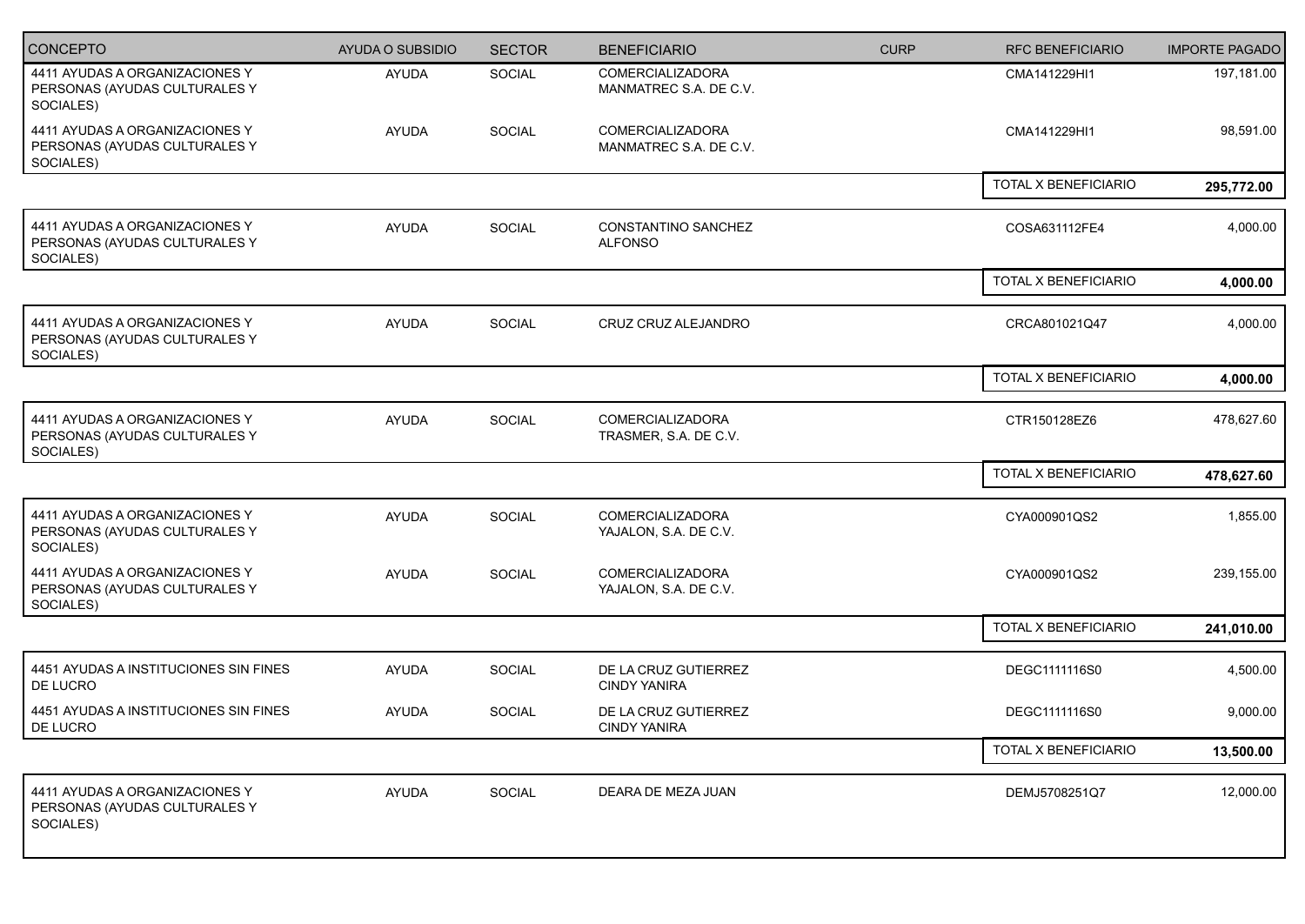| <b>CONCEPTO</b>                                                              | <b>AYUDA O SUBSIDIO</b> | <b>SECTOR</b> | <b>BENEFICIARIO</b>                     | <b>CURP</b> | <b>RFC BENEFICIARIO</b> | <b>IMPORTE PAGADO</b> |
|------------------------------------------------------------------------------|-------------------------|---------------|-----------------------------------------|-------------|-------------------------|-----------------------|
| 4411 AYUDAS A ORGANIZACIONES Y<br>PERSONAS (AYUDAS CULTURALES Y<br>SOCIALES) | <b>AYUDA</b>            | SOCIAL        | DEARA DE MEZA JUAN                      |             | DEMJ5708251Q7           | 3,000.00              |
|                                                                              |                         |               |                                         |             | TOTAL X BENEFICIARIO    | 15,000.00             |
| 4411 AYUDAS A ORGANIZACIONES Y<br>PERSONAS (AYUDAS CULTURALES Y<br>SOCIALES) | <b>AYUDA</b>            | <b>SOCIAL</b> | DIAZ ENCINO RICARDO                     |             | DIER8109299S5           | 5,000.00              |
|                                                                              |                         |               |                                         |             | TOTAL X BENEFICIARIO    | 5,000.00              |
| 4411 AYUDAS A ORGANIZACIONES Y<br>PERSONAS (AYUDAS CULTURALES Y<br>SOCIALES) | AYUDA                   | <b>SOCIAL</b> | <b>DIAZ GUZMAN ELIAS</b>                |             | DIGE630629R44           | 4,000.00              |
|                                                                              |                         |               |                                         |             | TOTAL X BENEFICIARIO    | 4,000.00              |
| 4451 AYUDAS A INSTITUCIONES SIN FINES<br>DE LUCRO                            | <b>AYUDA</b>            | <b>SOCIAL</b> | DIAZ GALLEGOS JOEL IVAN                 |             | DIGJ820510BV8           | 15,000.00             |
| 4451 AYUDAS A INSTITUCIONES SIN FINES<br>DE LUCRO                            | <b>AYUDA</b>            | SOCIAL        | DIAZ GALLEGOS JOEL IVAN                 |             | DIGJ820510BV8           | 30,000.00             |
| 4411 AYUDAS A ORGANIZACIONES Y<br>PERSONAS (AYUDAS CULTURALES Y<br>SOCIALES) | <b>AYUDA</b>            | <b>SOCIAL</b> | DIAZ GALLEGOS JOEL IVAN                 |             | DIGJ820510BV8           | 5,000.00              |
|                                                                              |                         |               |                                         |             | TOTAL X BENEFICIARIO    | 50,000.00             |
| 4451 AYUDAS A INSTITUCIONES SIN FINES<br>DE LUCRO                            | <b>AYUDA</b>            | SOCIAL        | DIAZ HERNANDEZ MANUEL                   |             | DIHM890914HM6           | 3,000.00              |
| 4451 AYUDAS A INSTITUCIONES SIN FINES<br>DE LUCRO                            | <b>AYUDA</b>            | SOCIAL        | DIAZ HERNANDEZ MANUEL                   |             | DIHM890914HM6           | 6,000.00              |
|                                                                              |                         |               |                                         |             | TOTAL X BENEFICIARIO    | 9,000.00              |
| 4411 AYUDAS A ORGANIZACIONES Y<br>PERSONAS (AYUDAS CULTURALES Y<br>SOCIALES) | <b>AYUDA</b>            | <b>SOCIAL</b> | ESPINOZA GUZMAN MIGUEL                  |             | EIGM650510IA4           | 4,000.00              |
|                                                                              |                         |               |                                         |             | TOTAL X BENEFICIARIO    | 4,000.00              |
| 4411 AYUDAS A ORGANIZACIONES Y<br>PERSONAS (AYUDAS CULTURALES Y<br>SOCIALES) | <b>AYUDA</b>            | <b>SOCIAL</b> | <b>ESTRADA MORENO</b><br><b>BARTOLO</b> |             | ESMB701020MY2           | 2,500.00              |
|                                                                              |                         |               |                                         |             | TOTAL X BENEFICIARIO    | 2,500.00              |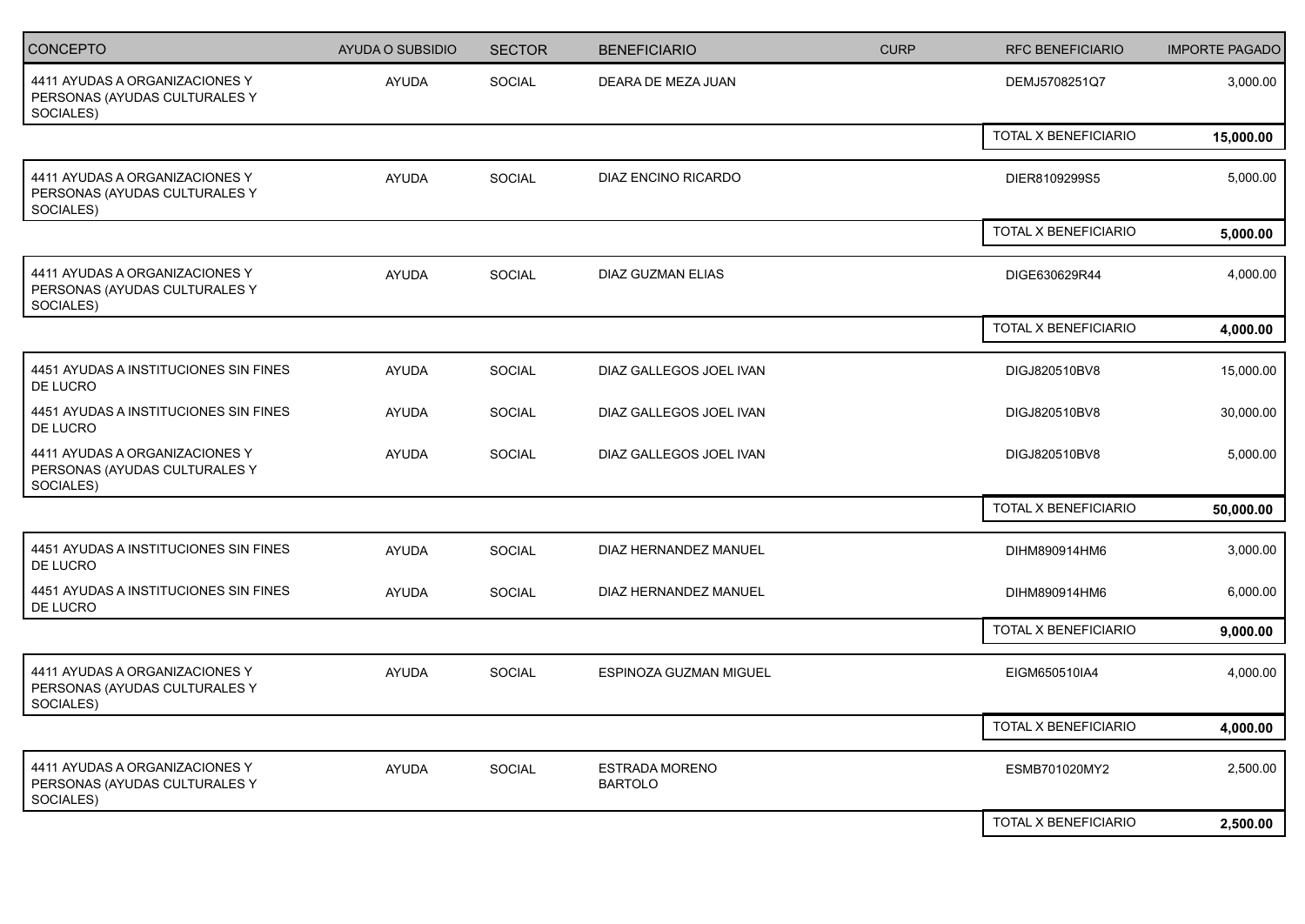| CONCEPTO                                                                     | AYUDA O SUBSIDIO | <b>SECTOR</b> | <b>BENEFICIARIO</b>                                     | <b>CURP</b> | <b>RFC BENEFICIARIO</b> | <b>IMPORTE PAGADO</b> |
|------------------------------------------------------------------------------|------------------|---------------|---------------------------------------------------------|-------------|-------------------------|-----------------------|
| 4411 AYUDAS A ORGANIZACIONES Y<br>PERSONAS (AYUDAS CULTURALES Y<br>SOCIALES) | <b>AYUDA</b>     | SOCIAL        | ESTRADA VILCHIS MEDARDO<br><b>MARIN</b>                 |             | ESVM570828VB8           | 3,000.00              |
|                                                                              |                  |               |                                                         |             | TOTAL X BENEFICIARIO    | 3,000.00              |
| 4411 AYUDAS A ORGANIZACIONES Y<br>PERSONAS (AYUDAS CULTURALES Y<br>SOCIALES) | <b>AYUDA</b>     | SOCIAL        | <b>LA FRAILESCA</b><br>AGROINDUSTRIAS S.P.R. DE<br>R.L. |             | FAG140528MG2            | 369,000.00            |
| 4411 AYUDAS A ORGANIZACIONES Y<br>PERSONAS (AYUDAS CULTURALES Y<br>SOCIALES) | <b>AYUDA</b>     | SOCIAL        | <b>LA FRAILESCA</b><br>AGROINDUSTRIAS S.P.R. DE<br>R.L. |             | FAG140528MG2            | 509,124.00            |
|                                                                              |                  |               |                                                         |             | TOTAL X BENEFICIARIO    | 878,124.00            |
| 4411 AYUDAS A ORGANIZACIONES Y<br>PERSONAS (AYUDAS CULTURALES Y<br>SOCIALES) | <b>AYUDA</b>     | SOCIAL        | <b>FELICIANO JIMENEZ</b><br><b>TIBURCIO</b>             |             | FEJT600430HN5           | 3,500.00              |
|                                                                              |                  |               |                                                         |             | TOTAL X BENEFICIARIO    | 3,500.00              |
| 4451 AYUDAS A INSTITUCIONES SIN FINES<br>DE LUCRO                            | <b>AYUDA</b>     | SOCIAL        | <b>GALAN MENDEZ FERNANDO</b>                            |             | GAMF7508044T9           | 150,000.00            |
| 4411 AYUDAS A ORGANIZACIONES Y<br>PERSONAS (AYUDAS CULTURALES Y<br>SOCIALES) | <b>AYUDA</b>     | <b>SOCIAL</b> | <b>GALAN MENDEZ FERNANDO</b>                            |             | GAMF7508044T9           | 200,000.00            |
|                                                                              |                  |               |                                                         |             | TOTAL X BENEFICIARIO    | 350,000.00            |
| 4451 AYUDAS A INSTITUCIONES SIN FINES<br>DE LUCRO                            | <b>AYUDA</b>     | SOCIAL        | <b>GIRON SANCHEZ ANTONIO</b>                            |             | GISA6612251X2           | 3,500.00              |
| 4451 AYUDAS A INSTITUCIONES SIN FINES<br>DE LUCRO                            | <b>AYUDA</b>     | SOCIAL        | GIRON SANCHEZ ANTONIO                                   |             | GISA6612251X2           | 7,000.00              |
|                                                                              |                  |               |                                                         |             | TOTAL X BENEFICIARIO    | 10,500.00             |
| 4411 AYUDAS A ORGANIZACIONES Y<br>PERSONAS (AYUDAS CULTURALES Y<br>SOCIALES) | <b>AYUDA</b>     | <b>SOCIAL</b> | <b>GOMEZ JIMENEZ JOSE</b>                               |             | GMJJ6701029H0           | 3,000.00              |
|                                                                              |                  |               |                                                         |             | TOTAL X BENEFICIARIO    | 3,000.00              |
| 4411 AYUDAS A ORGANIZACIONES Y<br>PERSONAS (AYUDAS CULTURALES Y<br>SOCIALES) | AYUDA            | SOCIAL        | <b>GOMEZ AGUILAR MARTIN</b>                             |             | GOAM651123RX3           | 4,000.00              |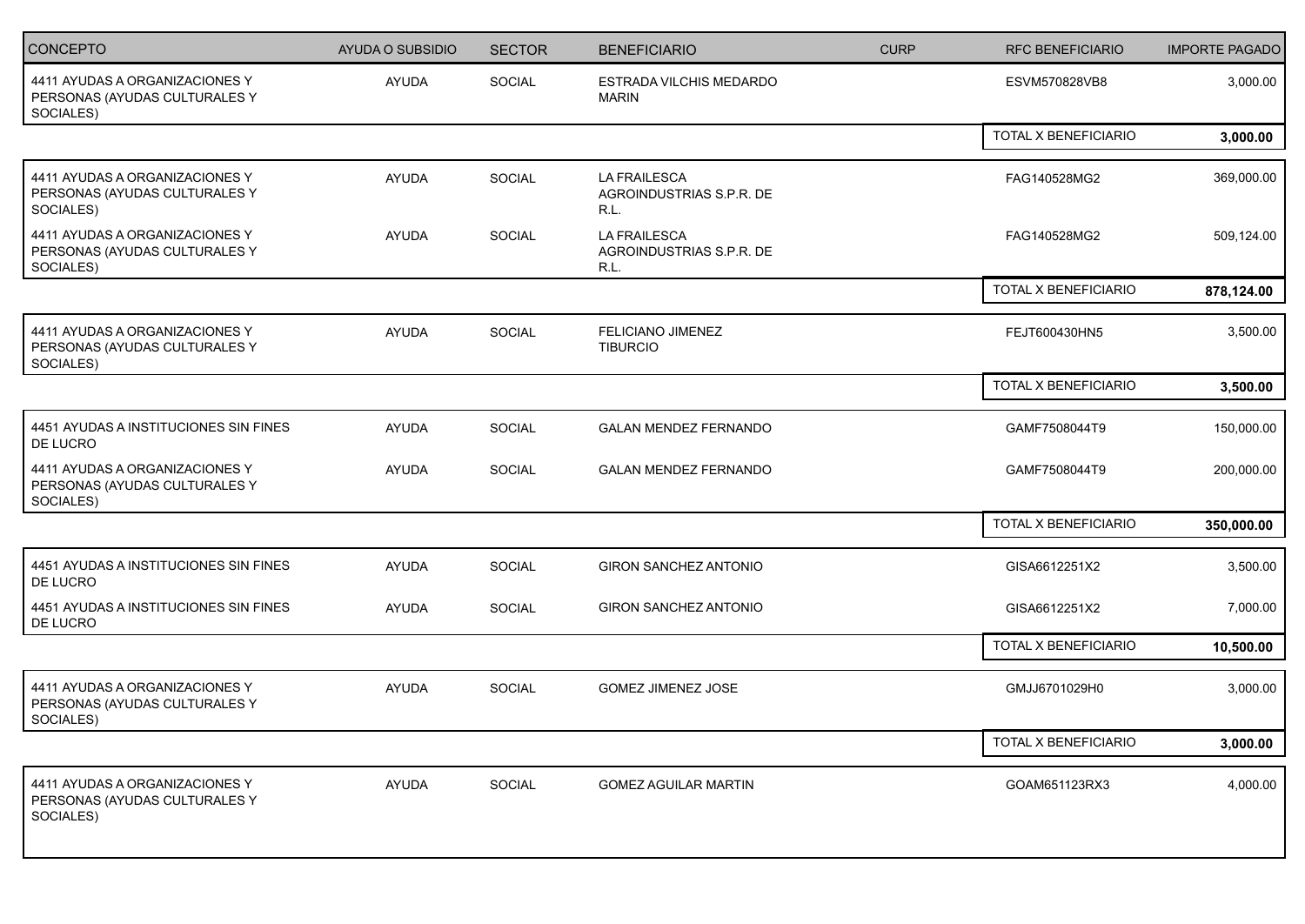| <b>CONCEPTO</b>                                                              | <b>AYUDA O SUBSIDIO</b> | <b>SECTOR</b> | <b>BENEFICIARIO</b>                      | <b>CURP</b> | <b>RFC BENEFICIARIO</b> | <b>IMPORTE PAGADO</b> |
|------------------------------------------------------------------------------|-------------------------|---------------|------------------------------------------|-------------|-------------------------|-----------------------|
|                                                                              |                         |               |                                          |             | TOTAL X BENEFICIARIO    | 4,000.00              |
| 4411 AYUDAS A ORGANIZACIONES Y<br>PERSONAS (AYUDAS CULTURALES Y<br>SOCIALES) | <b>AYUDA</b>            | SOCIAL        | GOMEZ CRUZ FERNANDO<br><b>EUGENIO</b>    |             | GOCF770724EI1           | 3,000.00              |
|                                                                              |                         |               |                                          |             | TOTAL X BENEFICIARIO    | 3,000.00              |
| 4411 AYUDAS A ORGANIZACIONES Y<br>PERSONAS (AYUDAS CULTURALES Y<br>SOCIALES) | <b>AYUDA</b>            | SOCIAL        | GOMEZ DIAZ JERONIMO                      |             | GODJ800918QJ0           | 3,000.00              |
| 4411 AYUDAS A ORGANIZACIONES Y<br>PERSONAS (AYUDAS CULTURALES Y<br>SOCIALES) | <b>AYUDA</b>            | SOCIAL        | GOMEZ DIAZ JERONIMO                      |             | GODJ800918QJ0           | 5,000.00              |
|                                                                              |                         |               |                                          |             | TOTAL X BENEFICIARIO    | 8,000.00              |
| 4411 AYUDAS A ORGANIZACIONES Y<br>PERSONAS (AYUDAS CULTURALES Y<br>SOCIALES) | <b>AYUDA</b>            | <b>SOCIAL</b> | <b>GOMEZ ESTRADA PASCUAL</b>             |             | GOEP7512253V8           | 3,000.00              |
|                                                                              |                         |               |                                          |             | TOTAL X BENEFICIARIO    | 3,000.00              |
| 4411 AYUDAS A ORGANIZACIONES Y<br>PERSONAS (AYUDAS CULTURALES Y<br>SOCIALES) | AYUDA                   | SOCIAL        | <b>GONZALEZ GUIRAO</b><br>CLAUIDIA IVONE |             | GOGC9301133R4           | 9,000.00              |
|                                                                              |                         |               |                                          |             | TOTAL X BENEFICIARIO    | 9,000.00              |
| 4411 AYUDAS A ORGANIZACIONES Y<br>PERSONAS (AYUDAS CULTURALES Y<br>SOCIALES) | <b>AYUDA</b>            | <b>SOCIAL</b> | <b>GOMEZ GUTIERREZ SAMUEL</b>            |             | GOGS700420IQ9           | 3,000.00              |
|                                                                              |                         |               |                                          |             | TOTAL X BENEFICIARIO    | 3,000.00              |
| 4411 AYUDAS A ORGANIZACIONES Y<br>PERSONAS (AYUDAS CULTURALES Y<br>SOCIALES) | <b>AYUDA</b>            | SOCIAL        | <b>GOMEZ HERNANDEZ</b><br><b>JACINTO</b> |             | GOHJ6310118Z3           | 4,000.00              |
|                                                                              |                         |               |                                          |             | TOTAL X BENEFICIARIO    | 4,000.00              |
| 4411 AYUDAS A ORGANIZACIONES Y<br>PERSONAS (AYUDAS CULTURALES Y<br>SOCIALES) | <b>AYUDA</b>            | SOCIAL        | <b>GOMEZ HERNANDEZ</b><br><b>MANUEL</b>  |             | GOHM591201338           | 3,000.00              |
|                                                                              |                         |               |                                          |             | TOTAL X BENEFICIARIO    | 3,000.00              |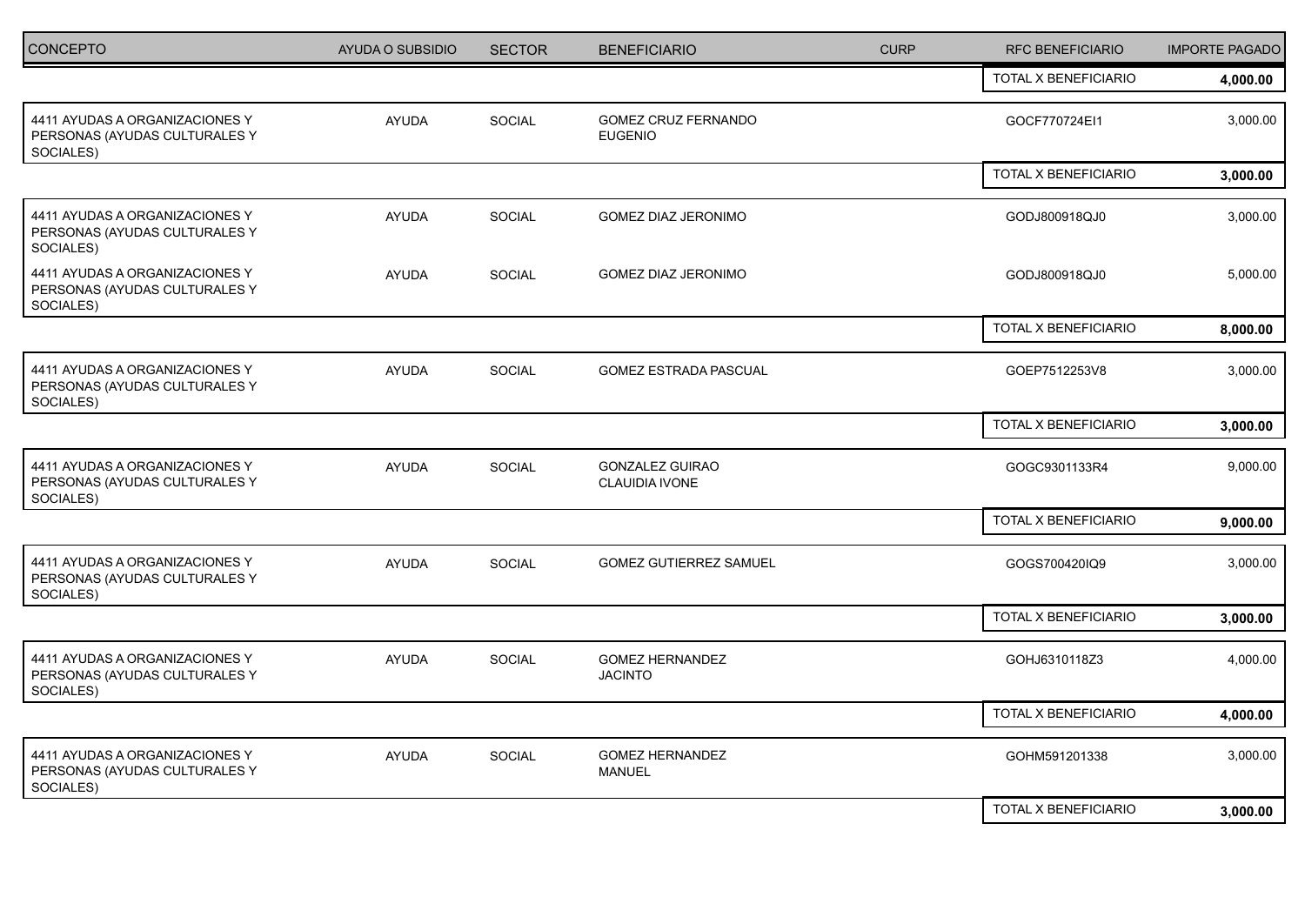| <b>CONCEPTO</b>                                                              | <b>AYUDA O SUBSIDIO</b> | <b>SECTOR</b> | <b>BENEFICIARIO</b>                                | <b>CURP</b> | <b>RFC BENEFICIARIO</b> | <b>IMPORTE PAGADO</b> |
|------------------------------------------------------------------------------|-------------------------|---------------|----------------------------------------------------|-------------|-------------------------|-----------------------|
| 4411 AYUDAS A ORGANIZACIONES Y<br>PERSONAS (AYUDAS CULTURALES Y<br>SOCIALES) | <b>AYUDA</b>            | SOCIAL        | <b>GONZALEZ HERNANDEZ</b><br>PEDRO                 |             | GOHP770518275           | 3,000.00              |
|                                                                              |                         |               |                                                    |             | TOTAL X BENEFICIARIO    | 3,000.00              |
| 4451 AYUDAS A INSTITUCIONES SIN FINES<br>DE LUCRO                            | AYUDA                   | SOCIAL        | GOMEZ LOPEZ ALEJANDRO                              |             | GOLA630717QC3           | 2,500.00              |
| 4451 AYUDAS A INSTITUCIONES SIN FINES<br>DE LUCRO                            | AYUDA                   | SOCIAL        | GOMEZ LOPEZ ALEJANDRO                              |             | GOLA630717QC3           | 5,000.00              |
|                                                                              |                         |               |                                                    |             | TOTAL X BENEFICIARIO    | 7,500.00              |
| 4411 AYUDAS A ORGANIZACIONES Y<br>PERSONAS (AYUDAS CULTURALES Y<br>SOCIALES) | <b>AYUDA</b>            | <b>SOCIAL</b> | GOMEZ LOPEZ SEBASTIAN                              |             | GOLS881030GJ3           | 5,000.00              |
|                                                                              |                         |               |                                                    |             | TOTAL X BENEFICIARIO    | 5,000.00              |
| 4411 AYUDAS A ORGANIZACIONES Y<br>PERSONAS (AYUDAS CULTURALES Y<br>SOCIALES) | AYUDA                   | <b>SOCIAL</b> | <b>GOMEZ MENDEZ JACINTO</b>                        |             | GOMJ600202GL7           | 3,000.00              |
|                                                                              |                         |               |                                                    |             | TOTAL X BENEFICIARIO    | 3,000.00              |
| 4411 AYUDAS A ORGANIZACIONES Y<br>PERSONAS (AYUDAS CULTURALES Y<br>SOCIALES) | AYUDA                   | SOCIAL        | <b>GUTIERREZ GALLEGOS</b><br><b>GLADYS MARIBEL</b> |             | GUGG820528410           | 8,000.00              |
|                                                                              |                         |               |                                                    |             | TOTAL X BENEFICIARIO    | 8,000.00              |
| 4411 AYUDAS A ORGANIZACIONES Y<br>PERSONAS (AYUDAS CULTURALES Y<br>SOCIALES) | AYUDA                   | SOCIAL        | <b>GUZMAN GUTIERREZ</b><br><b>MANUEL</b>           |             | GUGM710710RU3           | 5,000.00              |
|                                                                              |                         |               |                                                    |             | TOTAL X BENEFICIARIO    | 5,000.00              |
| 4411 AYUDAS A ORGANIZACIONES Y<br>PERSONAS (AYUDAS CULTURALES Y<br>SOCIALES) | AYUDA                   | SOCIAL        | <b>GUTIERREZ GUZMAN</b><br><b>RODRIGO</b>          |             | GUGR830313QH5           | 2,500.00              |
|                                                                              |                         |               |                                                    |             | TOTAL X BENEFICIARIO    | 2,500.00              |
| 4411 AYUDAS A ORGANIZACIONES Y<br>PERSONAS (AYUDAS CULTURALES Y<br>SOCIALES) | <b>AYUDA</b>            | SOCIAL        | <b>GUTIERREZ MORENO</b><br>ADELINA                 |             | GUMA760525RU4           | 7,000.00              |
|                                                                              |                         |               |                                                    |             |                         |                       |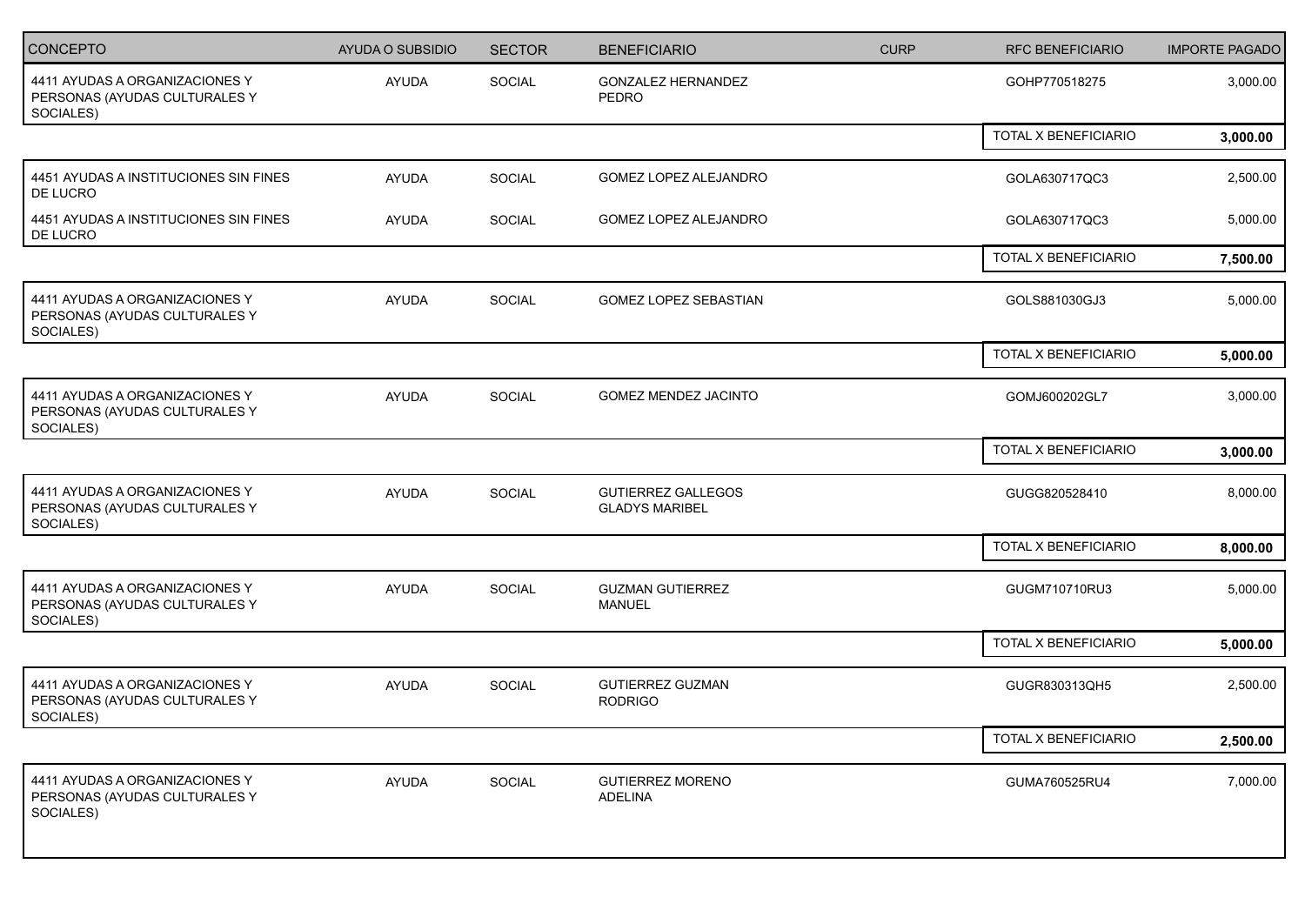| <b>CONCEPTO</b>                                                              | AYUDA O SUBSIDIO | <b>SECTOR</b> | <b>BENEFICIARIO</b>                          | <b>CURP</b> | <b>RFC BENEFICIARIO</b> | <b>IMPORTE PAGADO</b> |
|------------------------------------------------------------------------------|------------------|---------------|----------------------------------------------|-------------|-------------------------|-----------------------|
|                                                                              |                  |               |                                              |             | TOTAL X BENEFICIARIO    | 7,000.00              |
| 4411 AYUDAS A ORGANIZACIONES Y<br>PERSONAS (AYUDAS CULTURALES Y<br>SOCIALES) | <b>AYUDA</b>     | SOCIAL        | <b>GUZMAN MONTERROSA</b><br>DELMAR GUADALUPE |             | GUMD8506136Q0           | 5,000.00              |
|                                                                              |                  |               |                                              |             | TOTAL X BENEFICIARIO    | 5,000.00              |
| 4411 AYUDAS A ORGANIZACIONES Y<br>PERSONAS (AYUDAS CULTURALES Y<br>SOCIALES) | <b>AYUDA</b>     | SOCIAL        | <b>GUTIERREZ MENDEZ FABIAN</b>               |             | GUMF720604C99           | 5,000.00              |
|                                                                              |                  |               |                                              |             | TOTAL X BENEFICIARIO    | 5,000.00              |
| 4411 AYUDAS A ORGANIZACIONES Y<br>PERSONAS (AYUDAS CULTURALES Y<br>SOCIALES) | <b>AYUDA</b>     | SOCIAL        | <b>GUILLEN PEREZ ADELINA</b>                 |             | GUPA730816MG4           | 3,000.00              |
|                                                                              |                  |               |                                              |             | TOTAL X BENEFICIARIO    | 3,000.00              |
| 4411 AYUDAS A ORGANIZACIONES Y<br>PERSONAS (AYUDAS CULTURALES Y<br>SOCIALES) | <b>AYUDA</b>     | SOCIAL        | <b>GUTIERREZ SILVANO</b><br><b>DOMINGO</b>   |             | GUSD681015AN0           | 3,000.00              |
|                                                                              |                  |               |                                              |             | TOTAL X BENEFICIARIO    | 3,000.00              |
| 4411 AYUDAS A ORGANIZACIONES Y<br>PERSONAS (AYUDAS CULTURALES Y<br>SOCIALES) | <b>AYUDA</b>     | SOCIAL        | <b>GUTIERREZ SANCHEZ</b><br><b>MANUEL</b>    |             | GUSM750218JG4           | 5,000.00              |
|                                                                              |                  |               |                                              |             | TOTAL X BENEFICIARIO    | 5,000.00              |
| 4411 AYUDAS A ORGANIZACIONES Y<br>PERSONAS (AYUDAS CULTURALES Y<br>SOCIALES) | <b>AYUDA</b>     | SOCIAL        | HERNANDEZ ALVARO<br><b>MANUEL</b>            |             | HEAM680228RL6           | 6,000.00              |
|                                                                              |                  |               |                                              |             | TOTAL X BENEFICIARIO    | 6,000.00              |
| 4411 AYUDAS A ORGANIZACIONES Y<br>PERSONAS (AYUDAS CULTURALES Y<br>SOCIALES) | <b>AYUDA</b>     | SOCIAL        | HERNANDEZ AGUILAR<br><b>MARIO</b>            |             | HEAM7708228A9           | 4,000.00              |
|                                                                              |                  |               |                                              |             | TOTAL X BENEFICIARIO    | 4,000.00              |
| 4411 AYUDAS A ORGANIZACIONES Y<br>PERSONAS (AYUDAS CULTURALES Y<br>SOCIALES) | AYUDA            | SOCIAL        | <b>HERNANDEZ DEMEZA</b><br><b>CLEMENTE</b>   |             | HEDC650410758           | 3,500.00              |
|                                                                              |                  |               |                                              |             |                         |                       |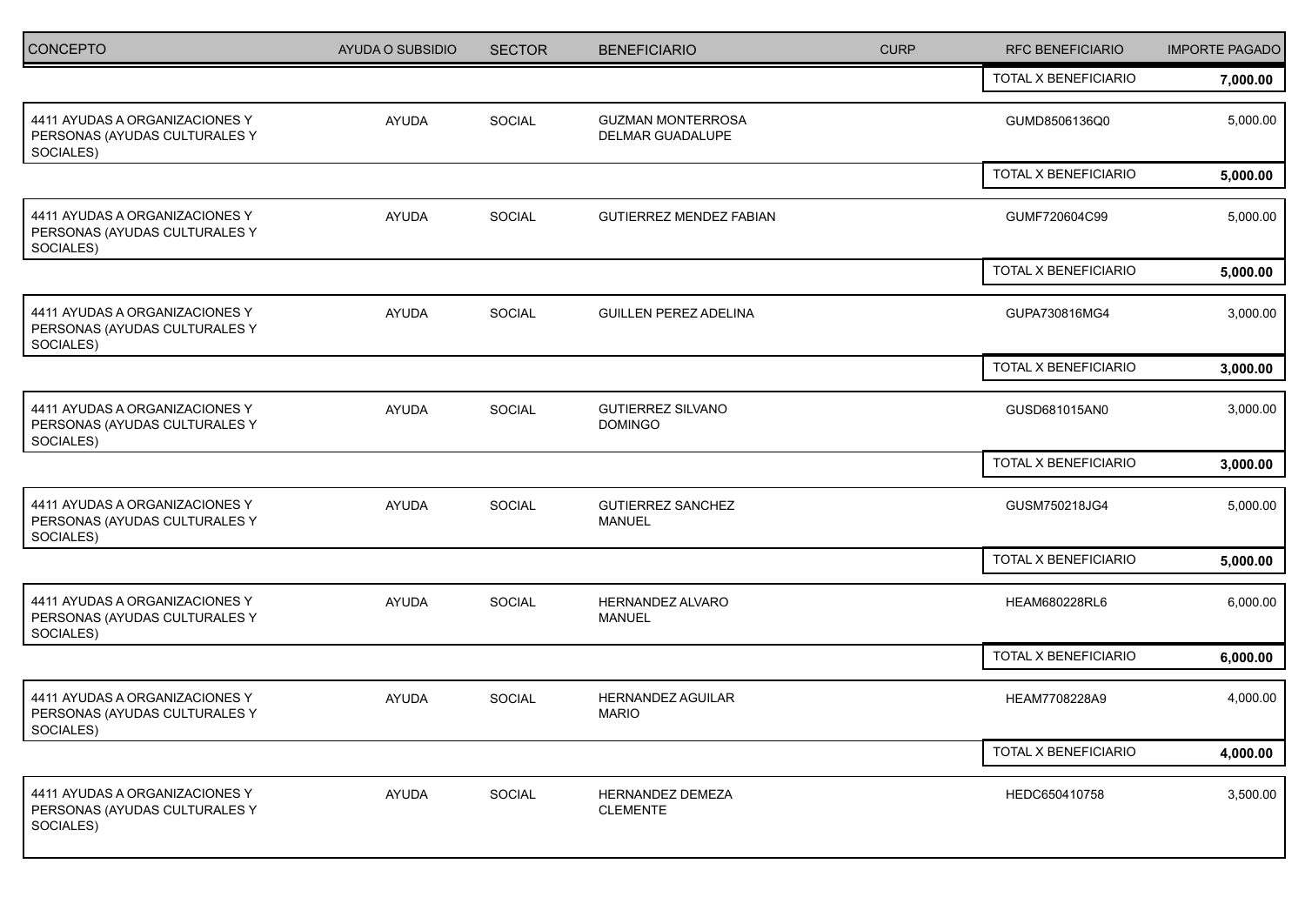| <b>CONCEPTO</b>                                                              | AYUDA O SUBSIDIO | <b>SECTOR</b> | <b>BENEFICIARIO</b>                               | <b>CURP</b> | <b>RFC BENEFICIARIO</b> | <b>IMPORTE PAGADO</b> |
|------------------------------------------------------------------------------|------------------|---------------|---------------------------------------------------|-------------|-------------------------|-----------------------|
|                                                                              |                  |               |                                                   |             | TOTAL X BENEFICIARIO    | 3,500.00              |
| 4411 AYUDAS A ORGANIZACIONES Y<br>PERSONAS (AYUDAS CULTURALES Y<br>SOCIALES) | <b>AYUDA</b>     | SOCIAL        | <b>HERNANDEZ GOMEZ</b><br><b>ANICETO</b>          |             | HEGA6603229B6           | 5,000.00              |
|                                                                              |                  |               |                                                   |             | TOTAL X BENEFICIARIO    | 5,000.00              |
| 4411 AYUDAS A ORGANIZACIONES Y<br>PERSONAS (AYUDAS CULTURALES Y<br>SOCIALES) | <b>AYUDA</b>     | <b>SOCIAL</b> | HERNANDEZ GOMEZ<br><b>ALFREDO</b>                 |             | <b>HEGA790111AA4</b>    | 494,835.00            |
|                                                                              |                  |               |                                                   |             | TOTAL X BENEFICIARIO    | 494,835.00            |
| 4411 AYUDAS A ORGANIZACIONES Y<br>PERSONAS (AYUDAS CULTURALES Y<br>SOCIALES) | <b>AYUDA</b>     | <b>SOCIAL</b> | HERNANDEZ GOMEZ ELISA                             |             | HEGE6802251C0           | 3,000.00              |
|                                                                              |                  |               |                                                   |             | TOTAL X BENEFICIARIO    | 3,000.00              |
| 4451 AYUDAS A INSTITUCIONES SIN FINES<br>DE LUCRO                            | <b>AYUDA</b>     | <b>SOCIAL</b> | HERNANDEZ GOMEZ FELIX                             |             | HEGF660225AR1           | 3,500.00              |
| 4451 AYUDAS A INSTITUCIONES SIN FINES<br>DE LUCRO                            | <b>AYUDA</b>     | <b>SOCIAL</b> | HERNANDEZ GOMEZ FELIX                             |             | HEGF660225AR1           | 7,000.00              |
|                                                                              |                  |               |                                                   |             | TOTAL X BENEFICIARIO    | 10,500.00             |
| 4411 AYUDAS A ORGANIZACIONES Y<br>PERSONAS (AYUDAS CULTURALES Y<br>SOCIALES) | AYUDA            | SOCIAL        | HERNANDEZ GUTIERREZ<br><b>FERNANDO</b>            |             | HEGF910627TP3           | 3,500.00              |
|                                                                              |                  |               |                                                   |             | TOTAL X BENEFICIARIO    | 3,500.00              |
| 4411 AYUDAS A ORGANIZACIONES Y<br>PERSONAS (AYUDAS CULTURALES Y<br>SOCIALES) | <b>AYUDA</b>     | <b>SOCIAL</b> | <b>HERNANDEZ GUTIERREZ</b><br><b>JOSE ALFREDO</b> |             | HEGJ7006128Q1           | 5,000.00              |
|                                                                              |                  |               |                                                   |             | TOTAL X BENEFICIARIO    | 5,000.00              |
| 4451 AYUDAS A INSTITUCIONES SIN FINES<br>DE LUCRO                            | <b>AYUDA</b>     | <b>SOCIAL</b> | HERNANDEZ GOMEZ<br><b>MANUEL</b>                  |             | HEGM660504339           | 3,000.00              |
| 4451 AYUDAS A INSTITUCIONES SIN FINES<br>DE LUCRO                            | <b>AYUDA</b>     | SOCIAL        | HERNANDEZ GOMEZ<br><b>MANUEL</b>                  |             | HEGM660504339           | 6,000.00              |
|                                                                              |                  |               |                                                   |             | TOTAL X BENEFICIARIO    | 9,000.00              |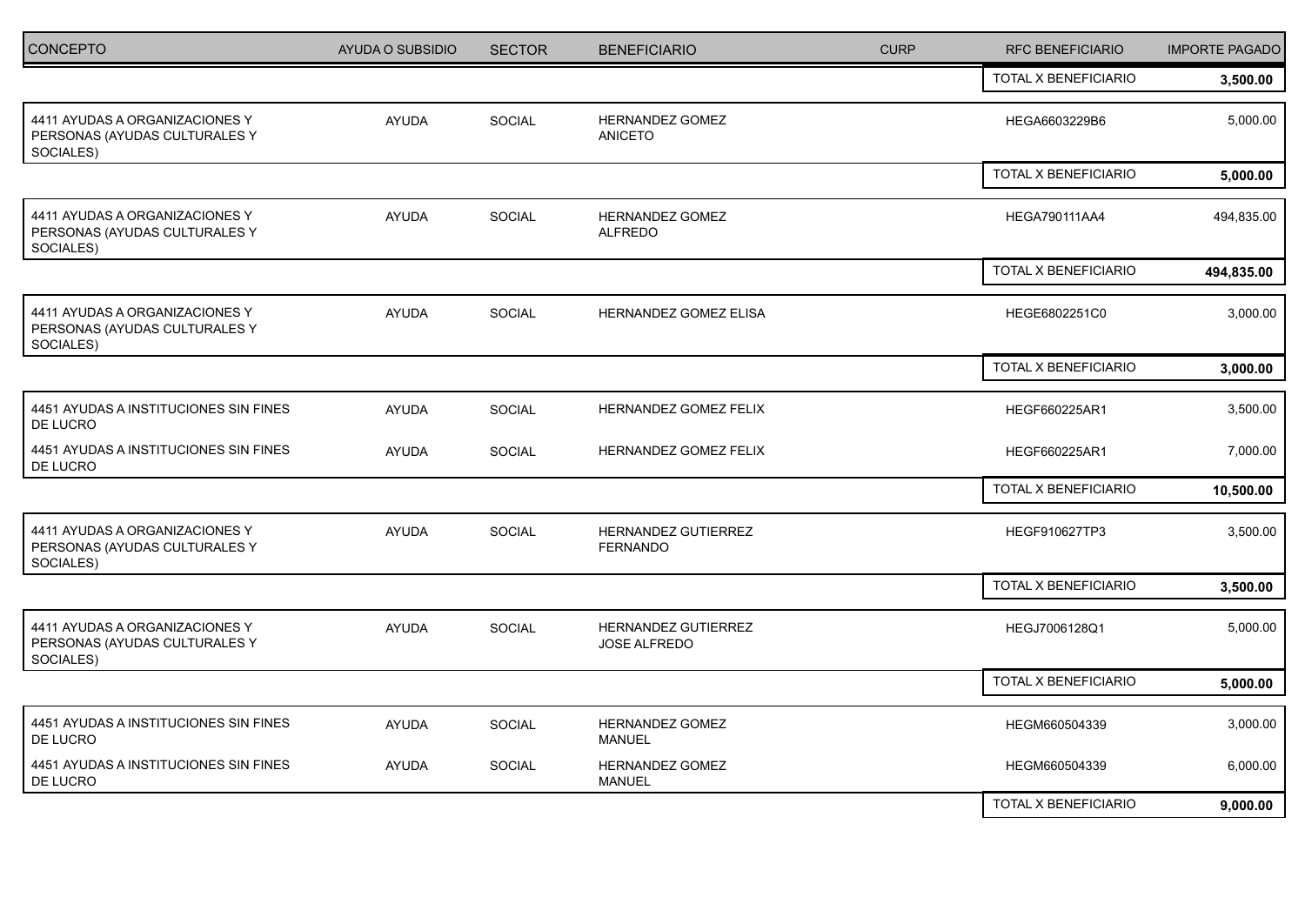| <b>CONCEPTO</b>                                                              | <b>AYUDA O SUBSIDIO</b> | <b>SECTOR</b> | <b>BENEFICIARIO</b>                              | <b>CURP</b> | <b>RFC BENEFICIARIO</b> | <b>IMPORTE PAGADO</b> |
|------------------------------------------------------------------------------|-------------------------|---------------|--------------------------------------------------|-------------|-------------------------|-----------------------|
| 4411 AYUDAS A ORGANIZACIONES Y<br>PERSONAS (AYUDAS CULTURALES Y<br>SOCIALES) | AYUDA                   | <b>SOCIAL</b> | HERNANDEZ GUTIERREZ<br>PEPE                      |             | HEGP7805058H7           | 3,000.00              |
|                                                                              |                         |               |                                                  |             | TOTAL X BENEFICIARIO    | 3,000.00              |
| 4411 AYUDAS A ORGANIZACIONES Y<br>PERSONAS (AYUDAS CULTURALES Y<br>SOCIALES) | <b>AYUDA</b>            | SOCIAL        | <b>HERNANDEZ GOMEZ</b><br><b>SEBASTIANA</b>      |             | HEGS6303158A3           | 7,000.00              |
|                                                                              |                         |               |                                                  |             | TOTAL X BENEFICIARIO    | 7,000.00              |
| 4411 AYUDAS A ORGANIZACIONES Y<br>PERSONAS (AYUDAS CULTURALES Y<br>SOCIALES) | <b>AYUDA</b>            | SOCIAL        | HERNANDEZ HERNANDEZ<br><b>EFRAIN CRISTOBAL</b>   |             | HEHE7404123C0           | 4,000.00              |
|                                                                              |                         |               |                                                  |             | TOTAL X BENEFICIARIO    | 4,000.00              |
| 4411 AYUDAS A ORGANIZACIONES Y<br>PERSONAS (AYUDAS CULTURALES Y<br>SOCIALES) | <b>AYUDA</b>            | SOCIAL        | <b>HERNANDEZ JIMENEZ</b><br><b>JERONIMO</b>      |             | HEJJ6504106Q7           | 44,118.28             |
|                                                                              |                         |               |                                                  |             | TOTAL X BENEFICIARIO    | 44,118.28             |
| 4411 AYUDAS A ORGANIZACIONES Y<br>PERSONAS (AYUDAS CULTURALES Y<br>SOCIALES) | <b>AYUDA</b>            | SOCIAL        | <b>HERNANDEZ MORENO</b><br><b>MANUEL</b>         |             | HEMM5201106F8           | 5,000.00              |
|                                                                              |                         |               |                                                  |             | TOTAL X BENEFICIARIO    | 5,000.00              |
| 4411 AYUDAS A ORGANIZACIONES Y<br>PERSONAS (AYUDAS CULTURALES Y<br>SOCIALES) | <b>AYUDA</b>            | SOCIAL        | HERNANDEZ SOLORZANO<br>SEBASTIAN                 |             | HESS690318RW2           | 3,500.00              |
| 4411 AYUDAS A ORGANIZACIONES Y<br>PERSONAS (AYUDAS CULTURALES Y<br>SOCIALES) | <b>AYUDA</b>            | SOCIAL        | HERNANDEZ SOLORZANO<br>SEBASTIAN                 |             | HESS690318RW2           | 15,000.00             |
|                                                                              |                         |               |                                                  |             | TOTAL X BENEFICIARIO    | 18,500.00             |
| 4411 AYUDAS A ORGANIZACIONES Y<br>PERSONAS (AYUDAS CULTURALES Y<br>SOCIALES) | <b>AYUDA</b>            | SOCIAL        | <b>HUBERT MAYORGA ALEX</b><br>LIMBERG            |             | HUMA760616S28           | 4,000.00              |
|                                                                              |                         |               |                                                  |             | TOTAL X BENEFICIARIO    | 4,000.00              |
| 4411 AYUDAS A ORGANIZACIONES Y<br>PERSONAS (AYUDAS CULTURALES Y<br>SOCIALES) | AYUDA                   | SOCIAL        | IMPULSORA COMERCIAL DE<br>OCOZOCOAUTLA SA DE CV. |             | ICO040603FI3            | 2,900.00              |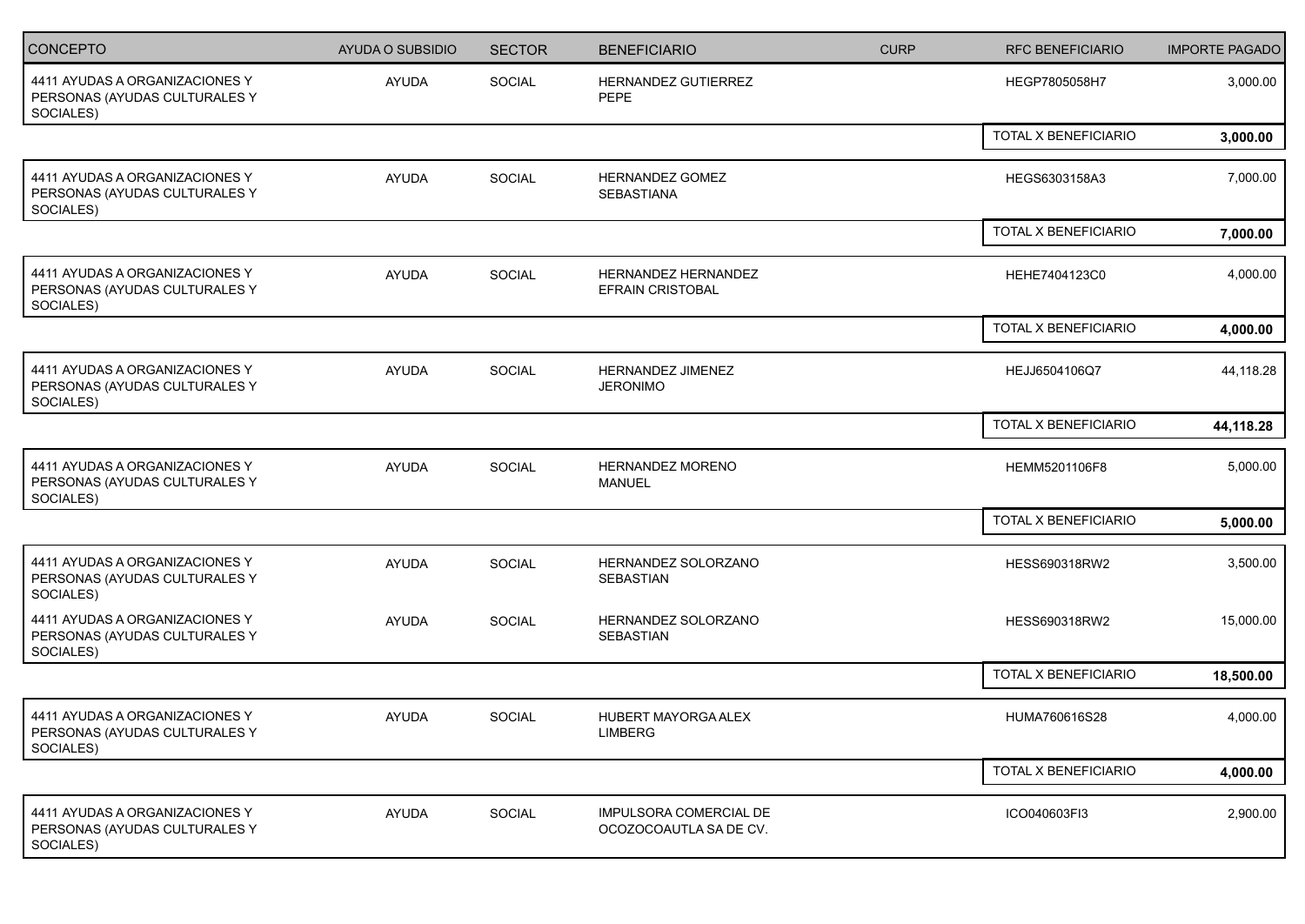| <b>CONCEPTO</b>                                                              | <b>AYUDA O SUBSIDIO</b> | <b>SECTOR</b> | <b>BENEFICIARIO</b>                              | <b>CURP</b> | <b>RFC BENEFICIARIO</b> | <b>IMPORTE PAGADO</b> |
|------------------------------------------------------------------------------|-------------------------|---------------|--------------------------------------------------|-------------|-------------------------|-----------------------|
| 4411 AYUDAS A ORGANIZACIONES Y<br>PERSONAS (AYUDAS CULTURALES Y<br>SOCIALES) | AYUDA                   | <b>SOCIAL</b> | IMPULSORA COMERCIAL DE<br>OCOZOCOAUTLA SA DE CV. |             | ICO040603FI3            | 4,100.00              |
| 4411 AYUDAS A ORGANIZACIONES Y<br>PERSONAS (AYUDAS CULTURALES Y<br>SOCIALES) | <b>AYUDA</b>            | SOCIAL        | IMPULSORA COMERCIAL DE<br>OCOZOCOAUTLA SA DE CV. |             | ICO040603FI3            | 34,126.70             |
|                                                                              |                         |               |                                                  |             | TOTAL X BENEFICIARIO    | 41,126.70             |
| 4411 AYUDAS A ORGANIZACIONES Y<br>PERSONAS (AYUDAS CULTURALES Y<br>SOCIALES) | <b>AYUDA</b>            | <b>SOCIAL</b> | JIMENEZ GOMEZ LUISA                              |             | JIGL760527JI1           | 3,000.00              |
|                                                                              |                         |               |                                                  |             | TOTAL X BENEFICIARIO    | 3,000.00              |
| 4411 AYUDAS A ORGANIZACIONES Y<br>PERSONAS (AYUDAS CULTURALES Y<br>SOCIALES) | <b>AYUDA</b>            | SOCIAL        | JIMENEZ GOMEZ MARTHA                             |             | JIGM740507Q15           | 3,000.00              |
|                                                                              |                         |               |                                                  |             | TOTAL X BENEFICIARIO    | 3,000.00              |
| 4411 AYUDAS A ORGANIZACIONES Y<br>PERSONAS (AYUDAS CULTURALES Y<br>SOCIALES) | <b>AYUDA</b>            | SOCIAL        | JIMENEZ GUTIERREZ PEDRO                          |             | JIGP7802135L0           | 5,000.00              |
|                                                                              |                         |               |                                                  |             | TOTAL X BENEFICIARIO    | 5,000.00              |
| 4411 AYUDAS A ORGANIZACIONES Y<br>PERSONAS (AYUDAS CULTURALES Y<br>SOCIALES) | <b>AYUDA</b>            | SOCIAL        | JIMENEZ GOMEZ PEDRO                              |             | JIGP830216RG3           | 3,000.00              |
|                                                                              |                         |               |                                                  |             | TOTAL X BENEFICIARIO    | 3,000.00              |
| 4411 AYUDAS A ORGANIZACIONES Y<br>PERSONAS (AYUDAS CULTURALES Y<br>SOCIALES) | <b>AYUDA</b>            | SOCIAL        | JIMENEZ GUTIERREZ<br><b>REYNALDO</b>             |             | JIGR780401LB7           | 5,000.00              |
|                                                                              |                         |               |                                                  |             | TOTAL X BENEFICIARIO    | 5,000.00              |
| 4411 AYUDAS A ORGANIZACIONES Y<br>PERSONAS (AYUDAS CULTURALES Y<br>SOCIALES) | <b>AYUDA</b>            | SOCIAL        | <b>JIMENEZ GUTIERREZ</b><br>SERGIO ESTEBAN       |             | JIGS850330K50           | 4,000.00              |
|                                                                              |                         |               |                                                  |             | TOTAL X BENEFICIARIO    | 4,000.00              |
| 4411 AYUDAS A ORGANIZACIONES Y<br>PERSONAS (AYUDAS CULTURALES Y<br>SOCIALES) | AYUDA                   | SOCIAL        | JIMENEZ PEREZ MARIANO                            |             | JIPM8707252Q3           | 5,000.00              |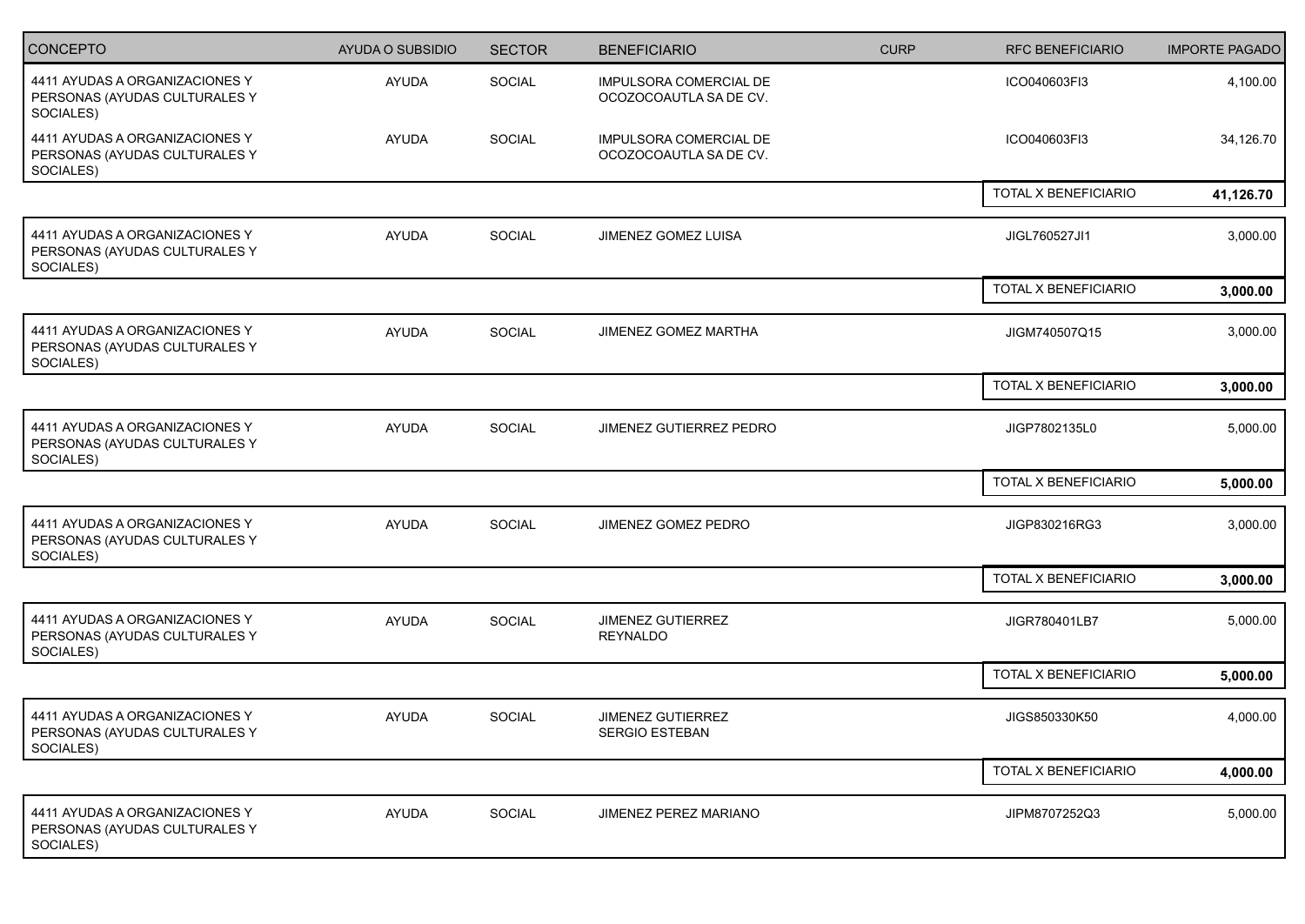| CONCEPTO                                                                     | AYUDA O SUBSIDIO | <b>SECTOR</b> | <b>BENEFICIARIO</b>                          | <b>CURP</b> | <b>RFC BENEFICIARIO</b> | <b>IMPORTE PAGADO</b> |
|------------------------------------------------------------------------------|------------------|---------------|----------------------------------------------|-------------|-------------------------|-----------------------|
|                                                                              |                  |               |                                              |             | TOTAL X BENEFICIARIO    | 5,000.00              |
| 4411 AYUDAS A ORGANIZACIONES Y<br>PERSONAS (AYUDAS CULTURALES Y<br>SOCIALES) | <b>AYUDA</b>     | <b>SOCIAL</b> | <b>JIMENEZ SARAOS ELUTERIA</b>               |             | JISE640102TN8           | 3,800.00              |
|                                                                              |                  |               |                                              |             | TOTAL X BENEFICIARIO    | 3,800.00              |
| 4451 AYUDAS A INSTITUCIONES SIN FINES<br>DE LUCRO                            | <b>AYUDA</b>     | SOCIAL        | JIMENEZ SANCHEZ JOSE DE<br><b>LOS SANTOS</b> |             | JISS711111T93           | 6,000.00              |
|                                                                              |                  |               |                                              |             | TOTAL X BENEFICIARIO    | 6,000.00              |
| 4411 AYUDAS A ORGANIZACIONES Y<br>PERSONAS (AYUDAS CULTURALES Y<br>SOCIALES) | <b>AYUDA</b>     | SOCIAL        | LOPEZ GOMEZ FRANCISCO<br><b>JAVIER</b>       |             | LOGF6801116L8           | 4,000.00              |
|                                                                              |                  |               |                                              |             | TOTAL X BENEFICIARIO    | 4,000.00              |
| 4411 AYUDAS A ORGANIZACIONES Y<br>PERSONAS (AYUDAS CULTURALES Y<br>SOCIALES) | <b>AYUDA</b>     | SOCIAL        | LOPEZ GOMEZ FANY<br>MAYWUALIDA               |             | LOGF820822550           | 2,000.00              |
| 4411 AYUDAS A ORGANIZACIONES Y<br>PERSONAS (AYUDAS CULTURALES Y<br>SOCIALES) | <b>AYUDA</b>     | SOCIAL        | LOPEZ GOMEZ FANY<br>MAYWUALIDA               |             | LOGF820822550           | 2,000.00              |
| 4411 AYUDAS A ORGANIZACIONES Y<br>PERSONAS (AYUDAS CULTURALES Y<br>SOCIALES) | <b>AYUDA</b>     | SOCIAL        | LOPEZ GOMEZ FANY<br>MAYWUALIDA               |             | LOGF820822550           | 2,000.00              |
|                                                                              |                  |               |                                              |             | TOTAL X BENEFICIARIO    | 6,000.00              |
| 4411 AYUDAS A ORGANIZACIONES Y<br>PERSONAS (AYUDAS CULTURALES Y<br>SOCIALES) | <b>AYUDA</b>     | <b>SOCIAL</b> | LOPEZ JIMENEZ HILARIO                        |             | LOJH691101A40           | 4,000.00              |
|                                                                              |                  |               |                                              |             | TOTAL X BENEFICIARIO    | 4,000.00              |
| 4411 AYUDAS A ORGANIZACIONES Y<br>PERSONAS (AYUDAS CULTURALES Y<br>SOCIALES) | <b>AYUDA</b>     | SOCIAL        | <b>MENDEZ DAMAS ESTEBAN</b>                  |             | MEDE551219Cl3           | 4,000.00              |
|                                                                              |                  |               |                                              |             | TOTAL X BENEFICIARIO    | 4,000.00              |
| 4411 AYUDAS A ORGANIZACIONES Y<br>PERSONAS (AYUDAS CULTURALES Y<br>SOCIALES) | AYUDA            | SOCIAL        | MENDEZ HERNANDEZ<br>MANUEL                   |             | MEHM870306UW9           | 3,000.00              |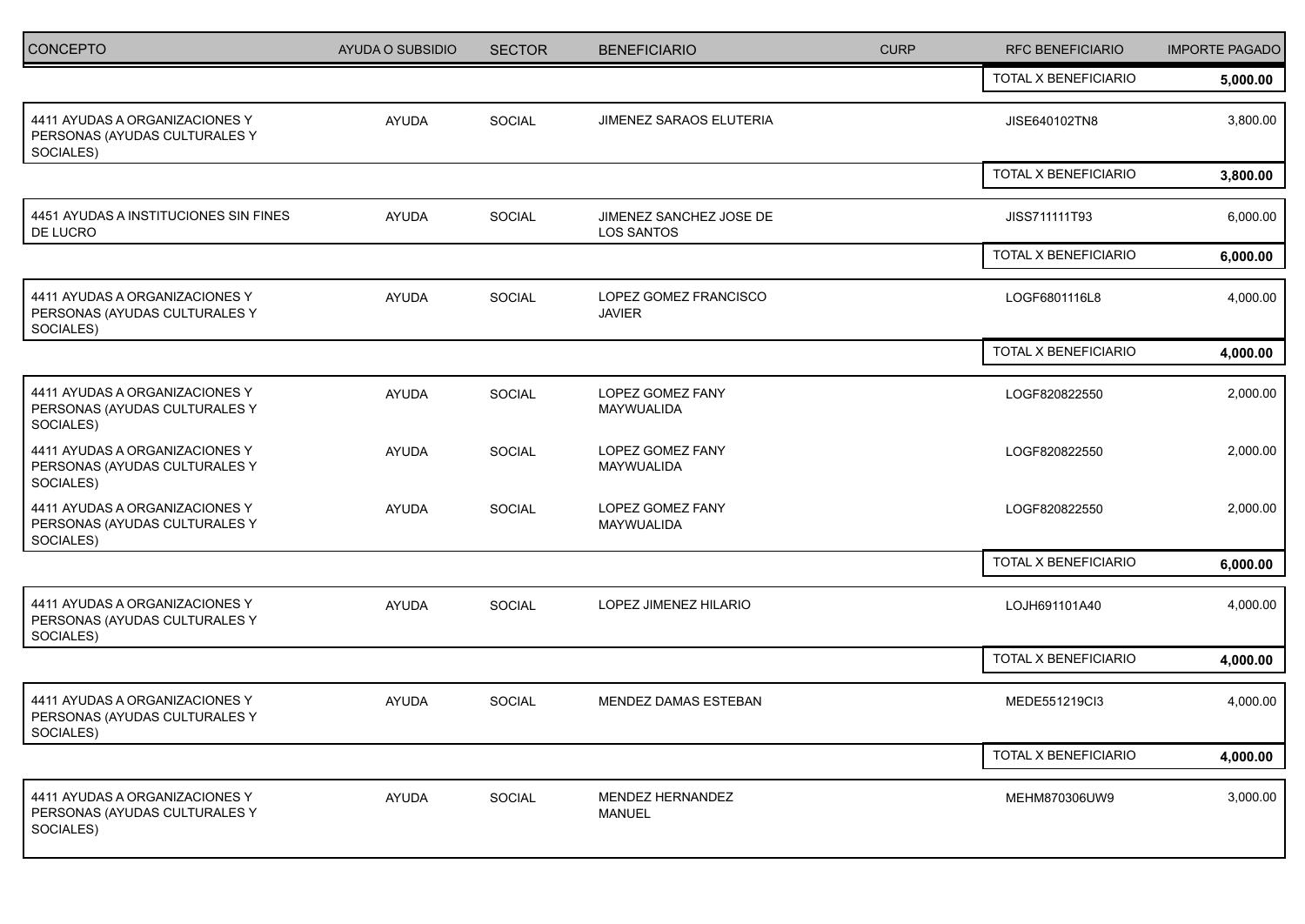| <b>CONCEPTO</b>                                                              | <b>AYUDA O SUBSIDIO</b> | <b>SECTOR</b> | <b>BENEFICIARIO</b>                        | <b>CURP</b> | <b>RFC BENEFICIARIO</b> | <b>IMPORTE PAGADO</b> |
|------------------------------------------------------------------------------|-------------------------|---------------|--------------------------------------------|-------------|-------------------------|-----------------------|
|                                                                              |                         |               |                                            |             | TOTAL X BENEFICIARIO    | 3,000.00              |
| 4411 AYUDAS A ORGANIZACIONES Y<br>PERSONAS (AYUDAS CULTURALES Y<br>SOCIALES) | <b>AYUDA</b>            | SOCIAL        | MENDOZA LOPEZ ALBERTO                      |             | MELA820608SX4           | 4,000.00              |
|                                                                              |                         |               |                                            |             | TOTAL X BENEFICIARIO    | 4,000.00              |
| 4451 AYUDAS A INSTITUCIONES SIN FINES<br>DE LUCRO                            | <b>AYUDA</b>            | <b>SOCIAL</b> | <b>MENDEZ LOPEZ</b><br><b>HERMELINDO</b>   |             | MELH871028GP1           | 3,000.00              |
| 4451 AYUDAS A INSTITUCIONES SIN FINES<br>DE LUCRO                            | <b>AYUDA</b>            | <b>SOCIAL</b> | MENDEZ LOPEZ<br><b>HERMELINDO</b>          |             | MELH871028GP1           | 6,000.00              |
|                                                                              |                         |               |                                            |             | TOTAL X BENEFICIARIO    | 9,000.00              |
| 4411 AYUDAS A ORGANIZACIONES Y<br>PERSONAS (AYUDAS CULTURALES Y<br>SOCIALES) | <b>AYUDA</b>            | SOCIAL        | MERLIN TRUJILLO NESTOR<br><b>MIJAIL</b>    |             | METN7303082Q0           | 3,000.00              |
|                                                                              |                         |               |                                            |             | TOTAL X BENEFICIARIO    | 3,000.00              |
| 4411 AYUDAS A ORGANIZACIONES Y<br>PERSONAS (AYUDAS CULTURALES Y<br>SOCIALES) | <b>AYUDA</b>            | SOCIAL        | <b>MIRANDA GUTIERREZ</b><br><b>DOMINGO</b> |             | MIGD9805027U4           | 10,000.00             |
|                                                                              |                         |               |                                            |             | TOTAL X BENEFICIARIO    | 10,000.00             |
| 4451 AYUDAS A INSTITUCIONES SIN FINES<br>DE LUCRO                            | <b>AYUDA</b>            | <b>SOCIAL</b> | MIRANDA JIMENEZ<br><b>SANTIAGO</b>         |             | MIJS791014RX4           | 3,000.00              |
| 4451 AYUDAS A INSTITUCIONES SIN FINES<br>DE LUCRO                            | <b>AYUDA</b>            | <b>SOCIAL</b> | MIRANDA JIMENEZ<br><b>SANTIAGO</b>         |             | MIJS791014RX4           | 6,000.00              |
|                                                                              |                         |               |                                            |             | TOTAL X BENEFICIARIO    | 9,000.00              |
| 4411 AYUDAS A ORGANIZACIONES Y<br>PERSONAS (AYUDAS CULTURALES Y<br>SOCIALES) | <b>AYUDA</b>            | SOCIAL        | MORALES GUTIERREZ<br><b>FRANCISCO</b>      |             | MOGF890905ED1           | 3,000.00              |
|                                                                              |                         |               |                                            |             | TOTAL X BENEFICIARIO    | 3,000.00              |
| 4411 AYUDAS A ORGANIZACIONES Y<br>PERSONAS (AYUDAS CULTURALES Y<br>SOCIALES) | <b>AYUDA</b>            | SOCIAL        | MONTES GONZALEZ JOSE<br><b>INES</b>        |             | MOGJ630515H75           | 30,000.00             |
|                                                                              |                         |               |                                            |             | TOTAL X BENEFICIARIO    | 30,000.00             |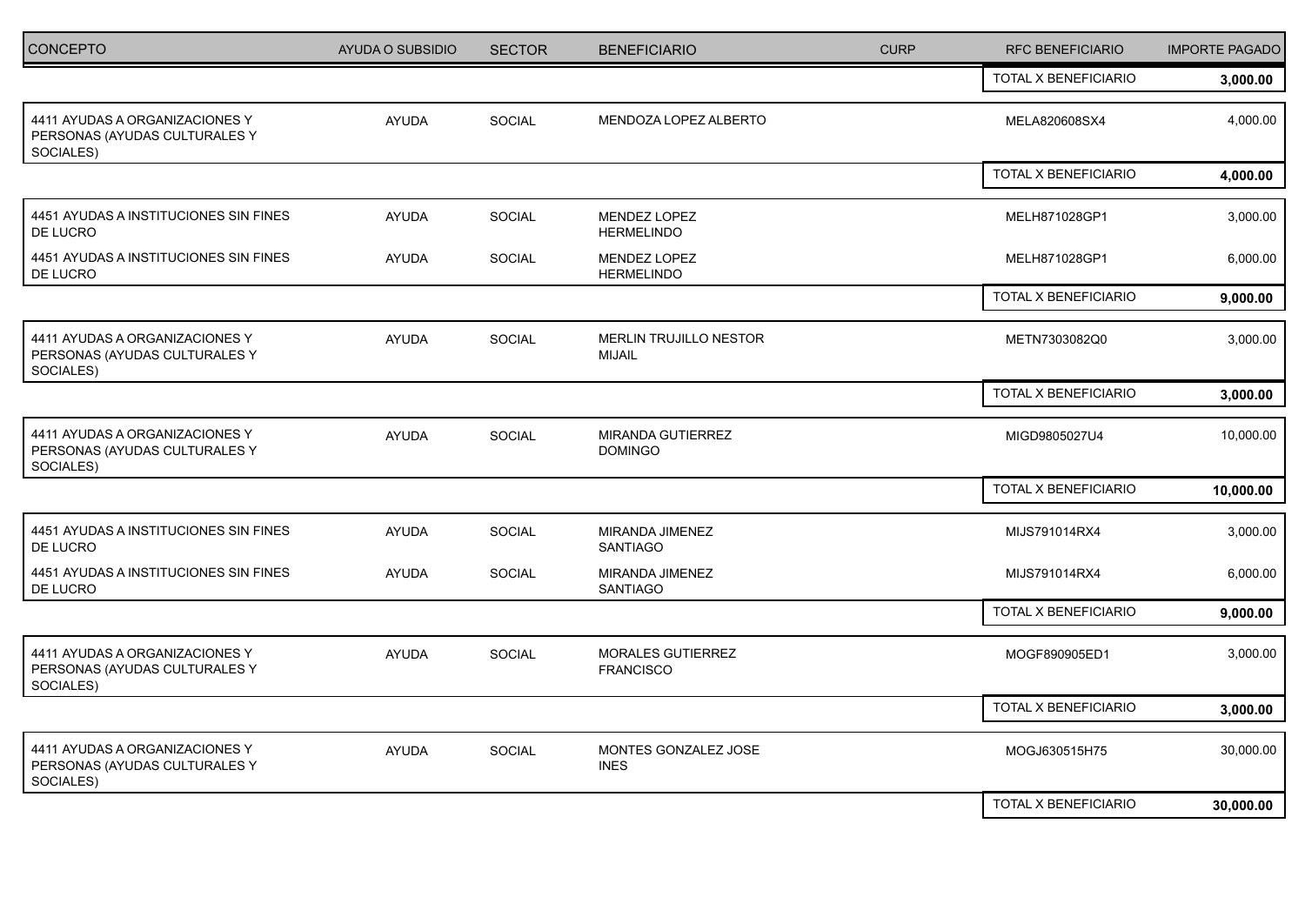| <b>AYUDA</b><br>SOCIAL<br>MORENO JIMENEZ MARIANO<br>3,000.00<br>MOJM1111112Q8<br>TOTAL X BENEFICIARIO<br>3,000.00<br>4411 AYUDAS A ORGANIZACIONES Y<br>AYUDA<br>SOCIAL<br>10,000.00<br>MORALES LOPEZ DIONICIO<br>MOLD6804088R9<br>TOTAL X BENEFICIARIO<br>10,000.00<br>MORALES LOPEZ MARIANO<br><b>AYUDA</b><br>SOCIAL<br>15,000.00<br>MOLM720510M80<br>SOCIALES)<br><b>TOTAL X BENEFICIARIO</b><br>15,000.00<br>4411 AYUDAS A ORGANIZACIONES Y<br>SOCIAL<br><b>AYUDA</b><br>MORENO MORENO MARIANO<br>MOMM710617UJ1<br>3,000.00<br>SOCIALES)<br>TOTAL X BENEFICIARIO<br>3,000.00<br>10,000.00<br>AYUDA<br>SOCIAL<br>PEREZ GOMEZ DIGNO<br>PEGD891228430<br>PERSONAS (AYUDAS CULTURALES Y<br><b>ANTONIO</b><br>SOCIALES)<br>TOTAL X BENEFICIARIO<br>10,000.00<br>SOCIAL<br>4411 AYUDAS A ORGANIZACIONES Y<br>AYUDA<br>PEREZ GOMEZ JERONIMO<br>PEGJ781015EC3<br>2,000.00<br>4411 AYUDAS A ORGANIZACIONES Y<br><b>AYUDA</b><br>SOCIAL<br>2,000.00<br>PEREZ GOMEZ JERONIMO<br>PEGJ781015EC3<br>4411 AYUDAS A ORGANIZACIONES Y<br><b>AYUDA</b><br>SOCIAL<br>PEREZ GOMEZ JERONIMO<br>2,000.00<br>PEGJ781015EC3<br>PERSONAS (AYUDAS CULTURALES Y<br>TOTAL X BENEFICIARIO<br>6,000.00<br>4411 AYUDAS A ORGANIZACIONES Y<br><b>AYUDA</b><br>SOCIAL<br>3,000.00<br>PEREZ LOPEZ DOMINGO<br>PELD8310045F3<br>SOCIALES)<br>TOTAL X BENEFICIARIO<br>3,000.00 | <b>CONCEPTO</b>                                                 | <b>AYUDA O SUBSIDIO</b> | <b>SECTOR</b> | <b>BENEFICIARIO</b> | <b>CURP</b> | <b>RFC BENEFICIARIO</b> | <b>IMPORTE PAGADO</b> |
|-----------------------------------------------------------------------------------------------------------------------------------------------------------------------------------------------------------------------------------------------------------------------------------------------------------------------------------------------------------------------------------------------------------------------------------------------------------------------------------------------------------------------------------------------------------------------------------------------------------------------------------------------------------------------------------------------------------------------------------------------------------------------------------------------------------------------------------------------------------------------------------------------------------------------------------------------------------------------------------------------------------------------------------------------------------------------------------------------------------------------------------------------------------------------------------------------------------------------------------------------------------------------------------------------------------------------------------------------|-----------------------------------------------------------------|-------------------------|---------------|---------------------|-------------|-------------------------|-----------------------|
|                                                                                                                                                                                                                                                                                                                                                                                                                                                                                                                                                                                                                                                                                                                                                                                                                                                                                                                                                                                                                                                                                                                                                                                                                                                                                                                                               | 4451 AYUDAS A INSTITUCIONES SIN FINES<br>DE LUCRO               |                         |               |                     |             |                         |                       |
|                                                                                                                                                                                                                                                                                                                                                                                                                                                                                                                                                                                                                                                                                                                                                                                                                                                                                                                                                                                                                                                                                                                                                                                                                                                                                                                                               |                                                                 |                         |               |                     |             |                         |                       |
|                                                                                                                                                                                                                                                                                                                                                                                                                                                                                                                                                                                                                                                                                                                                                                                                                                                                                                                                                                                                                                                                                                                                                                                                                                                                                                                                               | PERSONAS (AYUDAS CULTURALES Y<br>SOCIALES)                      |                         |               |                     |             |                         |                       |
|                                                                                                                                                                                                                                                                                                                                                                                                                                                                                                                                                                                                                                                                                                                                                                                                                                                                                                                                                                                                                                                                                                                                                                                                                                                                                                                                               |                                                                 |                         |               |                     |             |                         |                       |
|                                                                                                                                                                                                                                                                                                                                                                                                                                                                                                                                                                                                                                                                                                                                                                                                                                                                                                                                                                                                                                                                                                                                                                                                                                                                                                                                               | 4411 AYUDAS A ORGANIZACIONES Y<br>PERSONAS (AYUDAS CULTURALES Y |                         |               |                     |             |                         |                       |
|                                                                                                                                                                                                                                                                                                                                                                                                                                                                                                                                                                                                                                                                                                                                                                                                                                                                                                                                                                                                                                                                                                                                                                                                                                                                                                                                               |                                                                 |                         |               |                     |             |                         |                       |
|                                                                                                                                                                                                                                                                                                                                                                                                                                                                                                                                                                                                                                                                                                                                                                                                                                                                                                                                                                                                                                                                                                                                                                                                                                                                                                                                               | PERSONAS (AYUDAS CULTURALES Y                                   |                         |               |                     |             |                         |                       |
|                                                                                                                                                                                                                                                                                                                                                                                                                                                                                                                                                                                                                                                                                                                                                                                                                                                                                                                                                                                                                                                                                                                                                                                                                                                                                                                                               |                                                                 |                         |               |                     |             |                         |                       |
|                                                                                                                                                                                                                                                                                                                                                                                                                                                                                                                                                                                                                                                                                                                                                                                                                                                                                                                                                                                                                                                                                                                                                                                                                                                                                                                                               | 4411 AYUDAS A ORGANIZACIONES Y                                  |                         |               |                     |             |                         |                       |
|                                                                                                                                                                                                                                                                                                                                                                                                                                                                                                                                                                                                                                                                                                                                                                                                                                                                                                                                                                                                                                                                                                                                                                                                                                                                                                                                               |                                                                 |                         |               |                     |             |                         |                       |
|                                                                                                                                                                                                                                                                                                                                                                                                                                                                                                                                                                                                                                                                                                                                                                                                                                                                                                                                                                                                                                                                                                                                                                                                                                                                                                                                               | PERSONAS (AYUDAS CULTURALES Y<br>SOCIALES)                      |                         |               |                     |             |                         |                       |
|                                                                                                                                                                                                                                                                                                                                                                                                                                                                                                                                                                                                                                                                                                                                                                                                                                                                                                                                                                                                                                                                                                                                                                                                                                                                                                                                               | PERSONAS (AYUDAS CULTURALES Y<br>SOCIALES)                      |                         |               |                     |             |                         |                       |
|                                                                                                                                                                                                                                                                                                                                                                                                                                                                                                                                                                                                                                                                                                                                                                                                                                                                                                                                                                                                                                                                                                                                                                                                                                                                                                                                               | SOCIALES)                                                       |                         |               |                     |             |                         |                       |
|                                                                                                                                                                                                                                                                                                                                                                                                                                                                                                                                                                                                                                                                                                                                                                                                                                                                                                                                                                                                                                                                                                                                                                                                                                                                                                                                               |                                                                 |                         |               |                     |             |                         |                       |
|                                                                                                                                                                                                                                                                                                                                                                                                                                                                                                                                                                                                                                                                                                                                                                                                                                                                                                                                                                                                                                                                                                                                                                                                                                                                                                                                               | PERSONAS (AYUDAS CULTURALES Y                                   |                         |               |                     |             |                         |                       |
|                                                                                                                                                                                                                                                                                                                                                                                                                                                                                                                                                                                                                                                                                                                                                                                                                                                                                                                                                                                                                                                                                                                                                                                                                                                                                                                                               |                                                                 |                         |               |                     |             |                         |                       |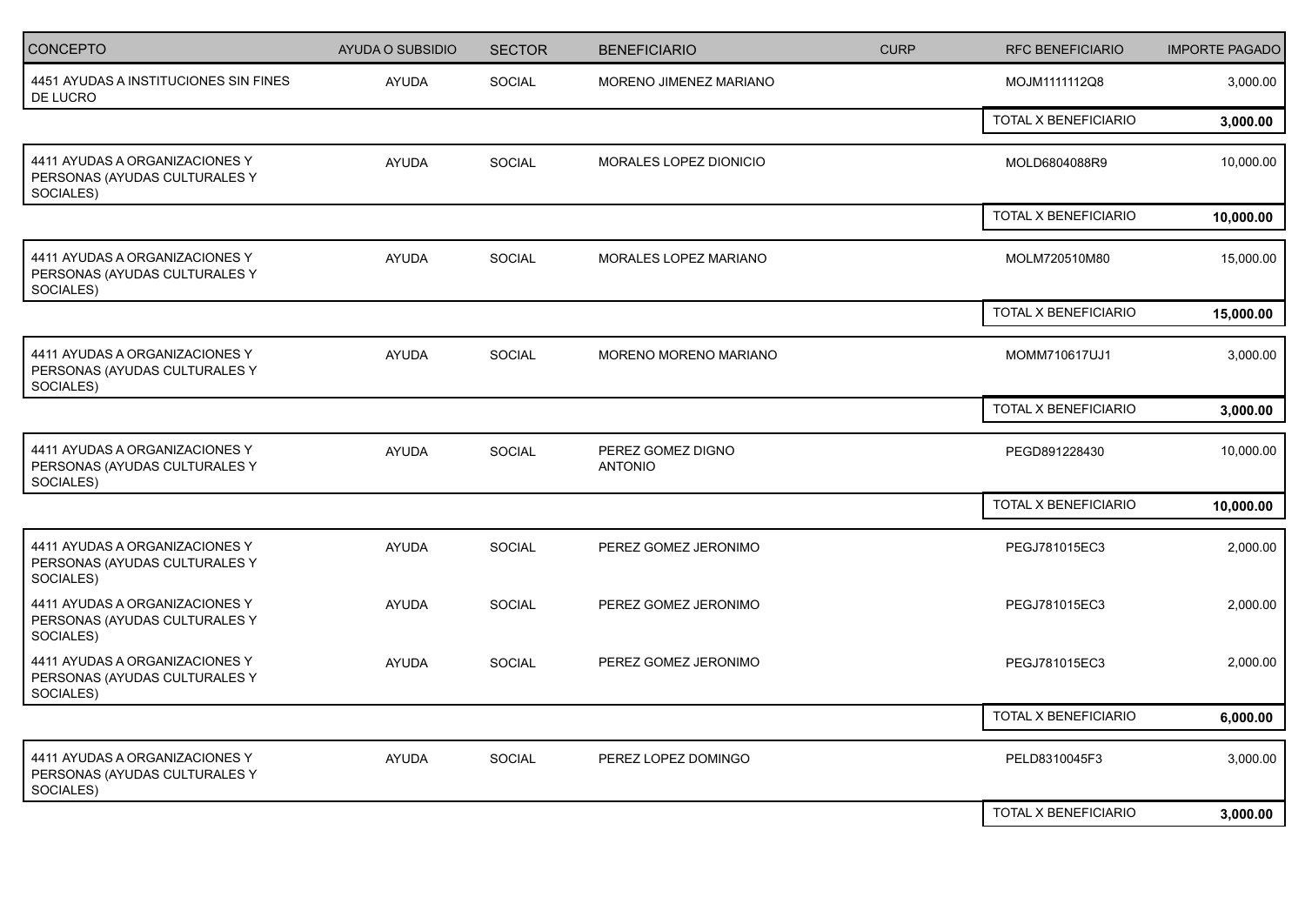| <b>CONCEPTO</b>                                                              | <b>AYUDA O SUBSIDIO</b> | <b>SECTOR</b> | <b>BENEFICIARIO</b>                                           | <b>CURP</b> | <b>RFC BENEFICIARIO</b> | <b>IMPORTE PAGADO</b> |
|------------------------------------------------------------------------------|-------------------------|---------------|---------------------------------------------------------------|-------------|-------------------------|-----------------------|
| 4411 AYUDAS A ORGANIZACIONES Y<br>PERSONAS (AYUDAS CULTURALES Y<br>SOCIALES) | <b>AYUDA</b>            | <b>SOCIAL</b> | PEREZ MORALES MIGUEL                                          |             | PEMM380508PE5           | 5,000.00              |
|                                                                              |                         |               |                                                               |             | TOTAL X BENEFICIARIO    | 5,000.00              |
| 4411 AYUDAS A ORGANIZACIONES Y<br>PERSONAS (AYUDAS CULTURALES Y<br>SOCIALES) | <b>AYUDA</b>            | SOCIAL        | PEREZ SARAGOS JACINTO                                         |             | PESJ690702JV8           | 3,000.00              |
|                                                                              |                         |               |                                                               |             | TOTAL X BENEFICIARIO    | 3,000.00              |
| 4411 AYUDAS A ORGANIZACIONES Y<br>PERSONAS (AYUDAS CULTURALES Y<br>SOCIALES) | <b>AYUDA</b>            | SOCIAL        | PPYAS, S.A. DE C.V.                                           |             | PPY140522876            | 383,032.00            |
| 4411 AYUDAS A ORGANIZACIONES Y<br>PERSONAS (AYUDAS CULTURALES Y<br>SOCIALES) | <b>AYUDA</b>            | SOCIAL        | PPYAS, S.A. DE C.V.                                           |             | PPY140522876            | 431,351.99            |
|                                                                              |                         |               |                                                               |             | TOTAL X BENEFICIARIO    | 814,383.99            |
| 4451 AYUDAS A INSTITUCIONES SIN FINES<br>DE LUCRO                            | AYUDA                   | SOCIAL        | RICO LOPEZ MARINELA                                           |             | RILM601104FD3           | 5,000.00              |
| 4451 AYUDAS A INSTITUCIONES SIN FINES<br>DE LUCRO                            | <b>AYUDA</b>            | SOCIAL        | RICO LOPEZ MARINELA                                           |             | RILM601104FD3           | 10,000.00             |
|                                                                              |                         |               |                                                               |             | TOTAL X BENEFICIARIO    | 15,000.00             |
| 4411 AYUDAS A ORGANIZACIONES Y<br>PERSONAS (AYUDAS CULTURALES Y<br>SOCIALES) | <b>AYUDA</b>            | <b>SOCIAL</b> | RIO ROJO<br><b>COMERCIALIZADORA</b><br>MERCANTIL S.A. DE C.V. |             | RRC150128JH8            | 475,043.20            |
|                                                                              |                         |               |                                                               |             | TOTAL X BENEFICIARIO    | 475,043.20            |
| 4411 AYUDAS A ORGANIZACIONES Y<br>PERSONAS (AYUDAS CULTURALES Y<br>SOCIALES) | <b>AYUDA</b>            | <b>SOCIAL</b> | RUIZ SANCHEZ JUAN                                             |             | RUSJ770424471           | 1,500.00              |
| 4411 AYUDAS A ORGANIZACIONES Y<br>PERSONAS (AYUDAS CULTURALES Y<br>SOCIALES) | <b>AYUDA</b>            | <b>SOCIAL</b> | RUIZ SANCHEZ JUAN                                             |             | RUSJ770424471           | 1,500.00              |
| 4411 AYUDAS A ORGANIZACIONES Y<br>PERSONAS (AYUDAS CULTURALES Y<br>SOCIALES) | <b>AYUDA</b>            | SOCIAL        | RUIZ SANCHEZ JUAN                                             |             | RUSJ770424471           | 1,500.00              |
|                                                                              |                         |               |                                                               |             | TOTAL X BENEFICIARIO    | 4,500.00              |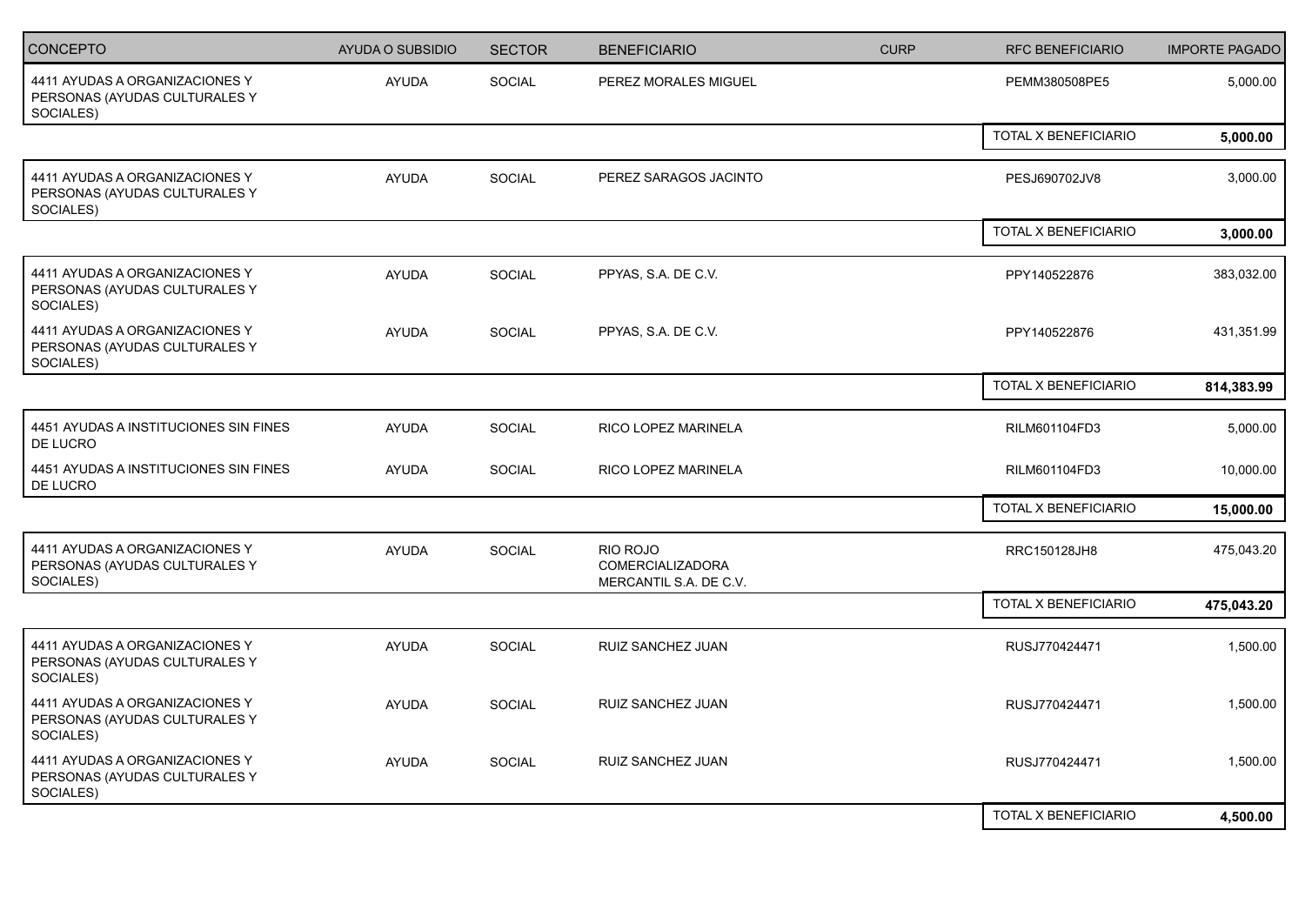| <b>CONCEPTO</b>                                                              | AYUDA O SUBSIDIO | <b>SECTOR</b> | <b>BENEFICIARIO</b>                       | <b>CURP</b> | <b>RFC BENEFICIARIO</b> | <b>IMPORTE PAGADO</b> |
|------------------------------------------------------------------------------|------------------|---------------|-------------------------------------------|-------------|-------------------------|-----------------------|
| 4411 AYUDAS A ORGANIZACIONES Y<br>PERSONAS (AYUDAS CULTURALES Y<br>SOCIALES) | <b>AYUDA</b>     | SOCIAL        | SANCHEZ DEARA ALFREDO                     |             | SADA680416TK4           | 20,000.00             |
|                                                                              |                  |               |                                           |             | TOTAL X BENEFICIARIO    | 20,000.00             |
| 4411 AYUDAS A ORGANIZACIONES Y<br>PERSONAS (AYUDAS CULTURALES Y<br>SOCIALES) | <b>AYUDA</b>     | SOCIAL        | SANTOS ESCOBAR ALFREDO                    |             | SAEA7909223U3           | 18,826.80             |
| 4411 AYUDAS A ORGANIZACIONES Y<br>PERSONAS (AYUDAS CULTURALES Y<br>SOCIALES) | <b>AYUDA</b>     | SOCIAL        | SANTOS ESCOBAR ALFREDO                    |             | SAEA7909223U3           | 55,233.40             |
|                                                                              |                  |               |                                           |             | TOTAL X BENEFICIARIO    | 74,060.20             |
| 4411 AYUDAS A ORGANIZACIONES Y<br>PERSONAS (AYUDAS CULTURALES Y<br>SOCIALES) | <b>AYUDA</b>     | SOCIAL        | SANCHEZ GOMEZ ABELINO                     |             | SAGA850610GU9           | 4,000.00              |
|                                                                              |                  |               |                                           |             | TOTAL X BENEFICIARIO    | 4,000.00              |
| 4411 AYUDAS A ORGANIZACIONES Y<br>PERSONAS (AYUDAS CULTURALES Y<br>SOCIALES) | <b>AYUDA</b>     | SOCIAL        | SANCHEZ GONZALEZ JOSE<br><b>FRANCISCO</b> |             | SAGJ761024N70           | 40,000.00             |
|                                                                              |                  |               |                                           |             | TOTAL X BENEFICIARIO    | 40,000.00             |
| 4411 AYUDAS A ORGANIZACIONES Y<br>PERSONAS (AYUDAS CULTURALES Y<br>SOCIALES) | <b>AYUDA</b>     | <b>SOCIAL</b> | SILVANO GOMEZ MIGUEL                      |             | SIGM780507LG7           | 40,000.00             |
|                                                                              |                  |               |                                           |             | TOTAL X BENEFICIARIO    | 40,000.00             |
| 4411 AYUDAS A ORGANIZACIONES Y<br>PERSONAS (AYUDAS CULTURALES Y<br>SOCIALES) | AYUDA            | SOCIAL        | TOVILLA GALDAMEZ JESUS<br><b>OSCAR</b>    |             | TOGJ850911UK0           | 11,078.00             |
|                                                                              |                  |               |                                           |             | TOTAL X BENEFICIARIO    | 11,078.00             |
| 4451 AYUDAS A INSTITUCIONES SIN FINES<br>DE LUCRO                            | <b>AYUDA</b>     | <b>SOCIAL</b> | TRUJILLO VAZQUEZ MARIO                    |             | TUVM770501QK9           | 3,000.00              |
| 4451 AYUDAS A INSTITUCIONES SIN FINES<br>DE LUCRO                            | AYUDA            | SOCIAL        | TRUJILLO VAZQUEZ MARIO                    |             | TUVM770501QK9           | 6,000.00              |
| 4411 AYUDAS A ORGANIZACIONES Y<br>PERSONAS (AYUDAS CULTURALES Y<br>SOCIALES) | AYUDA            | SOCIAL        | TRUJILLO VAZQUEZ MARIO                    |             | TUVM770501QK9           | 15,000.00             |